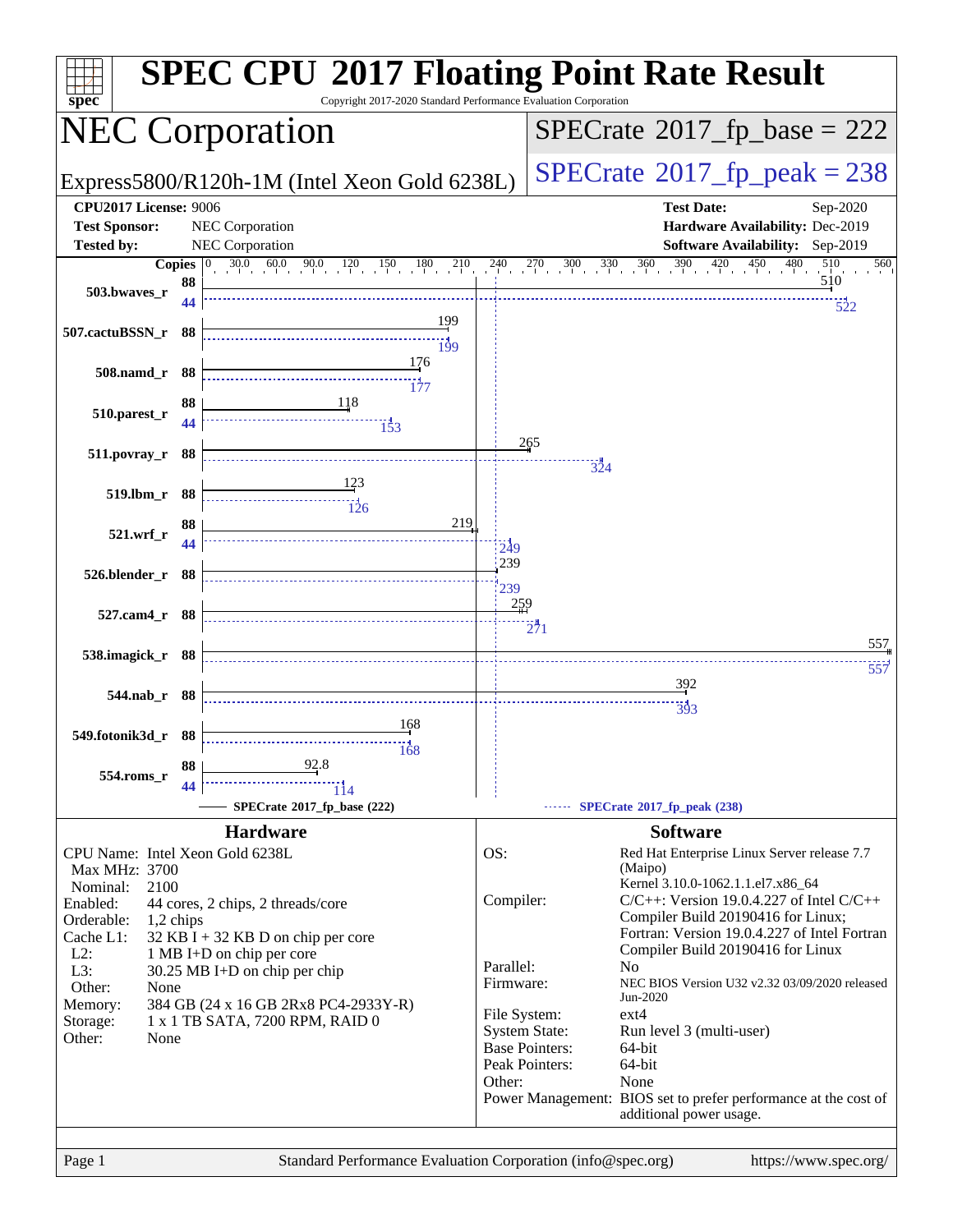

**[SPECrate](http://www.spec.org/auto/cpu2017/Docs/result-fields.html#SPECrate2017fppeak)[2017\\_fp\\_peak =](http://www.spec.org/auto/cpu2017/Docs/result-fields.html#SPECrate2017fppeak) 238**

Results appear in the [order in which they were run.](http://www.spec.org/auto/cpu2017/Docs/result-fields.html#RunOrder) Bold underlined text [indicates a median measurement.](http://www.spec.org/auto/cpu2017/Docs/result-fields.html#Median)

#### **[Submit Notes](http://www.spec.org/auto/cpu2017/Docs/result-fields.html#SubmitNotes)**

 The numactl mechanism was used to bind copies to processors. The config file option 'submit' was used to generate numactl commands to bind each copy to a specific processor. For details, please see the config file.

#### **[Operating System Notes](http://www.spec.org/auto/cpu2017/Docs/result-fields.html#OperatingSystemNotes)**

Stack size set to unlimited using "ulimit -s unlimited"

#### **[Environment Variables Notes](http://www.spec.org/auto/cpu2017/Docs/result-fields.html#EnvironmentVariablesNotes)**

Environment variables set by runcpu before the start of the run: LD LIBRARY PATH = "/home/cpu2017/lib/intel64"

#### **[General Notes](http://www.spec.org/auto/cpu2017/Docs/result-fields.html#GeneralNotes)**

 Binaries compiled on a system with 1x Intel Core i9-7900X CPU + 32GB RAM memory using Redhat Enterprise Linux 7.5 Transparent Huge Pages enabled by default Prior to runcpu invocation Filesystem page cache synced and cleared with: sync; echo 3 > /proc/sys/vm/drop\_caches

**(Continued on next page)**

| Page 2<br>Standard Performance Evaluation Corporation (info@spec.org)<br>https://www.spec.org/ |
|------------------------------------------------------------------------------------------------|
|------------------------------------------------------------------------------------------------|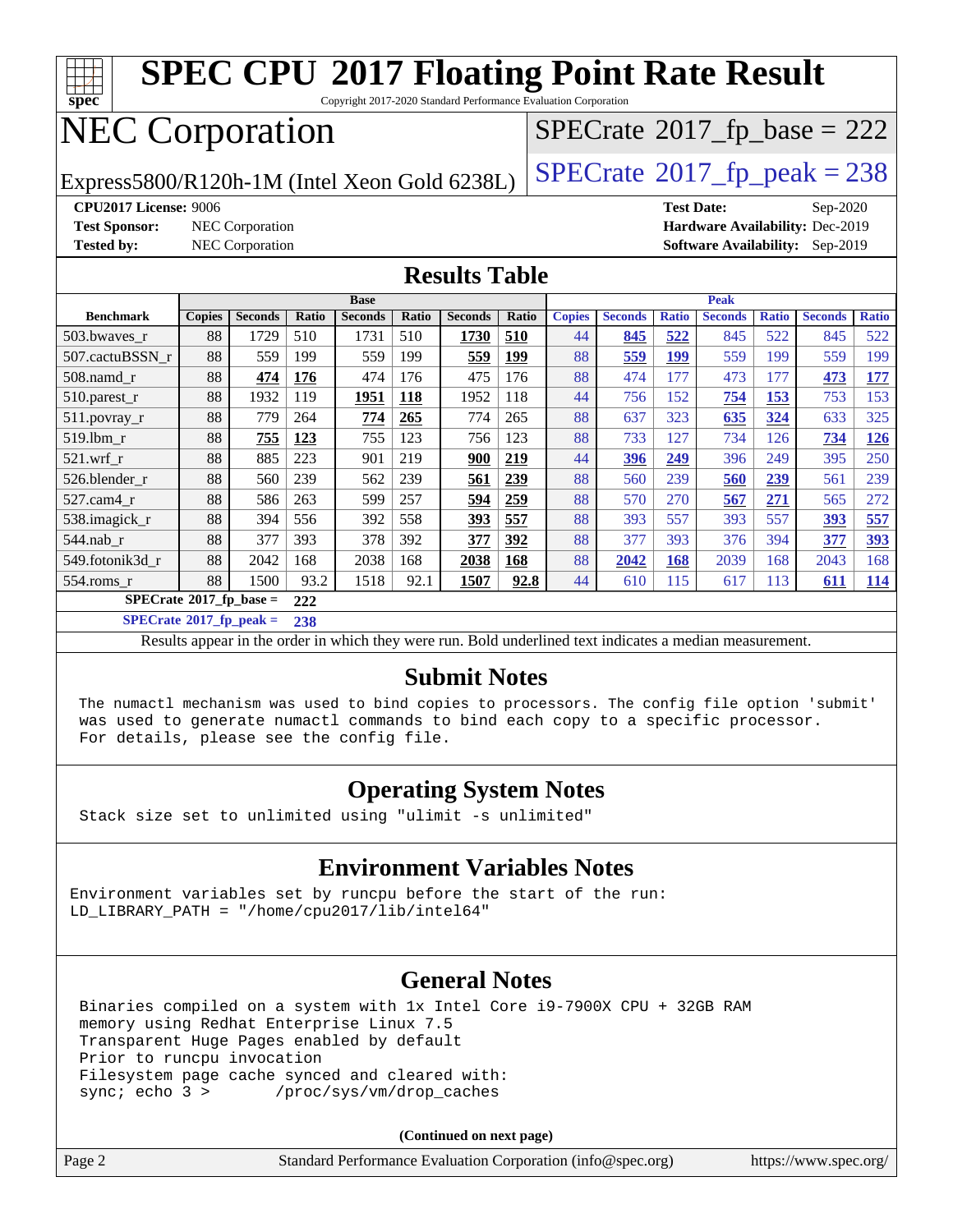

Copyright 2017-2020 Standard Performance Evaluation Corporation

## NEC Corporation

 $SPECTate$ <sup>®</sup>[2017\\_fp\\_base =](http://www.spec.org/auto/cpu2017/Docs/result-fields.html#SPECrate2017fpbase) 222

Express5800/R120h-1M (Intel Xeon Gold 6238L)  $\vert$  [SPECrate](http://www.spec.org/auto/cpu2017/Docs/result-fields.html#SPECrate2017fppeak)®[2017\\_fp\\_peak = 2](http://www.spec.org/auto/cpu2017/Docs/result-fields.html#SPECrate2017fppeak)38

**[Test Sponsor:](http://www.spec.org/auto/cpu2017/Docs/result-fields.html#TestSponsor)** NEC Corporation **[Hardware Availability:](http://www.spec.org/auto/cpu2017/Docs/result-fields.html#HardwareAvailability)** Dec-2019 **[Tested by:](http://www.spec.org/auto/cpu2017/Docs/result-fields.html#Testedby)** NEC Corporation **[Software Availability:](http://www.spec.org/auto/cpu2017/Docs/result-fields.html#SoftwareAvailability)** Sep-2019

**[CPU2017 License:](http://www.spec.org/auto/cpu2017/Docs/result-fields.html#CPU2017License)** 9006 **[Test Date:](http://www.spec.org/auto/cpu2017/Docs/result-fields.html#TestDate)** Sep-2020

#### **[General Notes \(Continued\)](http://www.spec.org/auto/cpu2017/Docs/result-fields.html#GeneralNotes)**

 runcpu command invoked through numactl i.e.: numactl --interleave=all runcpu <etc>

 NA: The test sponsor attests, as of date of publication, that CVE-2017-5754 (Meltdown) is mitigated in the system as tested and documented. Yes: The test sponsor attests, as of date of publication, that CVE-2017-5753 (Spectre variant 1) is mitigated in the system as tested and documented. Yes: The test sponsor attests, as of date of publication, that CVE-2017-5715 (Spectre variant 2) is mitigated in the system as tested and documented.

#### **[Platform Notes](http://www.spec.org/auto/cpu2017/Docs/result-fields.html#PlatformNotes)**

 BIOS Settings: Thermal Configuration: Maximum Cooling Workload Profile: General Throughput Compute Memory Patrol Scrubbing: Disabled LLC Dead Line Allocation: Disabled LLC Prefetch: Enabled Enhanced Processor Performance: Enabled Workload Profile: Custom Advanced Memory Protection: Advanced ECC Support Sysinfo program /home/cpu2017/bin/sysinfo Rev: r6365 of 2019-08-21 295195f888a3d7edb1e6e46a485a0011 running on r120h1m Tue Sep 29 18:53:04 2020 SUT (System Under Test) info as seen by some common utilities. For more information on this section, see <https://www.spec.org/cpu2017/Docs/config.html#sysinfo> From /proc/cpuinfo model name : Intel(R) Xeon(R) Gold 6238L CPU @ 2.10GHz 2 "physical id"s (chips) 88 "processors" cores, siblings (Caution: counting these is hw and system dependent. The following excerpts from /proc/cpuinfo might not be reliable. Use with caution.) cpu cores : 22 siblings : 44 physical 0: cores 0 1 2 3 8 9 10 11 12 16 17 18 19 20 21 24 25 26 27 28 physical 1: cores 0 1 2 3 8 9 10 11 12 16 17 18 19 20 21 24 25 26 27 28 From lscpu: Architecture: x86\_64 CPU op-mode(s): 32-bit, 64-bit Byte Order: Little Endian **(Continued on next page)**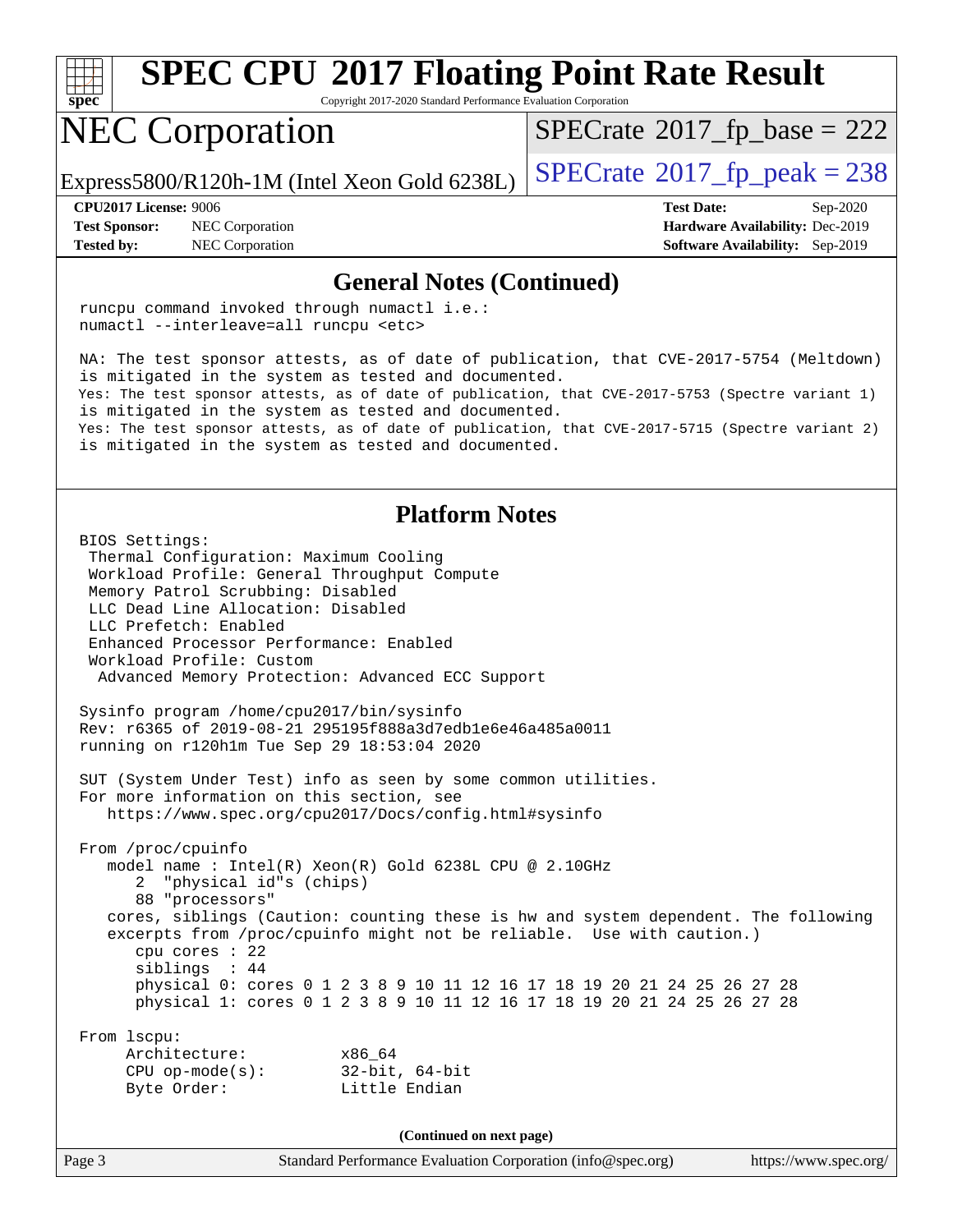

Copyright 2017-2020 Standard Performance Evaluation Corporation

## NEC Corporation

 $SPECrate$ <sup>®</sup>[2017\\_fp\\_base =](http://www.spec.org/auto/cpu2017/Docs/result-fields.html#SPECrate2017fpbase) 222

Express5800/R120h-1M (Intel Xeon Gold 6238L)  $\left|$  [SPECrate](http://www.spec.org/auto/cpu2017/Docs/result-fields.html#SPECrate2017fppeak)®[2017\\_fp\\_peak = 2](http://www.spec.org/auto/cpu2017/Docs/result-fields.html#SPECrate2017fppeak)38

**[Test Sponsor:](http://www.spec.org/auto/cpu2017/Docs/result-fields.html#TestSponsor)** NEC Corporation **[Hardware Availability:](http://www.spec.org/auto/cpu2017/Docs/result-fields.html#HardwareAvailability)** Dec-2019 **[Tested by:](http://www.spec.org/auto/cpu2017/Docs/result-fields.html#Testedby)** NEC Corporation **[Software Availability:](http://www.spec.org/auto/cpu2017/Docs/result-fields.html#SoftwareAvailability)** Sep-2019

**[CPU2017 License:](http://www.spec.org/auto/cpu2017/Docs/result-fields.html#CPU2017License)** 9006 **[Test Date:](http://www.spec.org/auto/cpu2017/Docs/result-fields.html#TestDate)** Sep-2020

#### **[Platform Notes \(Continued\)](http://www.spec.org/auto/cpu2017/Docs/result-fields.html#PlatformNotes)**

| $0 - 87$<br>On-line $CPU(s)$ list:<br>Thread( $s$ ) per core:<br>2<br>22<br>$Core(s)$ per socket:<br>$\overline{2}$<br>Socket(s):<br>4<br>NUMA $node(s):$<br>Vendor ID:<br>GenuineIntel<br>CPU family:<br>6<br>Model:<br>85<br>Model name:<br>$Intel(R) Xeon(R) Gold 6238L CPU @ 2.10GHz$<br>Stepping:<br>7<br>2100.000<br>CPU MHz:<br>4200.00<br>BogoMIPS:<br>Virtualization:<br>$VT - x$<br>L1d cache:<br>32K<br>Lli cache:<br>32K<br>L2 cache:<br>1024K<br>$L3$ cache:<br>30976K<br>NUMA node0 CPU(s):<br>$0 - 10, 44 - 54$<br>NUMA nodel $CPU(s):$<br>$11 - 21, 55 - 65$<br>NUMA $node2$ $CPU(s)$ :<br>$22 - 32,66 - 76$<br>NUMA $node3$ $CPU(s):$<br>$33 - 43, 77 - 87$<br>Flags:<br>fpu vme de pse tsc msr pae mce cx8 apic sep mtrr pge mca cmov<br>pat pse36 clflush dts acpi mmx fxsr sse sse2 ss ht tm pbe syscall nx pdpelgb rdtscp<br>lm constant_tsc art arch_perfmon pebs bts rep_good nopl xtopology nonstop_tsc<br>aperfmperf eagerfpu pni pclmulqdq dtes64 monitor ds_cpl vmx smx est tm2 ssse3 sdbg<br>fma cx16 xtpr pdcm pcid dca sse4_1 sse4_2 x2apic movbe popcnt tsc_deadline_timer aes<br>xsave avx f16c rdrand lahf_lm abm 3dnowprefetch epb cat_13 cdp_13 invpcid_single<br>intel_ppin intel_pt ssbd mba ibrs ibpb stibp ibrs_enhanced tpr_shadow vnmi<br>flexpriority ept vpid fsgsbase tsc_adjust bmil hle avx2 smep bmi2 erms invpcid rtm<br>cqm mpx rdt_a avx512f avx512dq rdseed adx smap clflushopt clwb avx512cd avx512bw<br>avx512vl xsaveopt xsavec xgetbvl cqm_llc cqm_occup_llc cqm_mbm_total cqm_mbm_local<br>dtherm ida arat pln pts pku ospke avx512_vnni md_clear spec_ctrl intel_stibp<br>flush_l1d arch_capabilities<br>/proc/cpuinfo cache data<br>cache size : 30976 KB<br>From numactl --hardware WARNING: a numactl 'node' might or might not correspond to a<br>physical chip.<br>$available: 4 nodes (0-3)$<br>node 0 cpus: 0 1 2 3 4 5 6 7 8 9 10 44 45 46 47 48 49 50 51 52 53 54<br>node 0 size: 97960 MB<br>node 0 free: 95509 MB<br>node 1 cpus: 11 12 13 14 15 16 17 18 19 20 21 55 56 57 58 59 60 61 62 63 64 65<br>node 1 size: 98304 MB<br>node 1 free: 95965 MB<br>(Continued on next page) | CPU(s): | 88 |  |  |  |
|-------------------------------------------------------------------------------------------------------------------------------------------------------------------------------------------------------------------------------------------------------------------------------------------------------------------------------------------------------------------------------------------------------------------------------------------------------------------------------------------------------------------------------------------------------------------------------------------------------------------------------------------------------------------------------------------------------------------------------------------------------------------------------------------------------------------------------------------------------------------------------------------------------------------------------------------------------------------------------------------------------------------------------------------------------------------------------------------------------------------------------------------------------------------------------------------------------------------------------------------------------------------------------------------------------------------------------------------------------------------------------------------------------------------------------------------------------------------------------------------------------------------------------------------------------------------------------------------------------------------------------------------------------------------------------------------------------------------------------------------------------------------------------------------------------------------------------------------------------------------------------------------------------------------------------------------------------------------------------------------------------------------------------------------------------------------------------------------------------------------------------------------------------|---------|----|--|--|--|
|                                                                                                                                                                                                                                                                                                                                                                                                                                                                                                                                                                                                                                                                                                                                                                                                                                                                                                                                                                                                                                                                                                                                                                                                                                                                                                                                                                                                                                                                                                                                                                                                                                                                                                                                                                                                                                                                                                                                                                                                                                                                                                                                                       |         |    |  |  |  |
|                                                                                                                                                                                                                                                                                                                                                                                                                                                                                                                                                                                                                                                                                                                                                                                                                                                                                                                                                                                                                                                                                                                                                                                                                                                                                                                                                                                                                                                                                                                                                                                                                                                                                                                                                                                                                                                                                                                                                                                                                                                                                                                                                       |         |    |  |  |  |
|                                                                                                                                                                                                                                                                                                                                                                                                                                                                                                                                                                                                                                                                                                                                                                                                                                                                                                                                                                                                                                                                                                                                                                                                                                                                                                                                                                                                                                                                                                                                                                                                                                                                                                                                                                                                                                                                                                                                                                                                                                                                                                                                                       |         |    |  |  |  |
|                                                                                                                                                                                                                                                                                                                                                                                                                                                                                                                                                                                                                                                                                                                                                                                                                                                                                                                                                                                                                                                                                                                                                                                                                                                                                                                                                                                                                                                                                                                                                                                                                                                                                                                                                                                                                                                                                                                                                                                                                                                                                                                                                       |         |    |  |  |  |
|                                                                                                                                                                                                                                                                                                                                                                                                                                                                                                                                                                                                                                                                                                                                                                                                                                                                                                                                                                                                                                                                                                                                                                                                                                                                                                                                                                                                                                                                                                                                                                                                                                                                                                                                                                                                                                                                                                                                                                                                                                                                                                                                                       |         |    |  |  |  |
|                                                                                                                                                                                                                                                                                                                                                                                                                                                                                                                                                                                                                                                                                                                                                                                                                                                                                                                                                                                                                                                                                                                                                                                                                                                                                                                                                                                                                                                                                                                                                                                                                                                                                                                                                                                                                                                                                                                                                                                                                                                                                                                                                       |         |    |  |  |  |
|                                                                                                                                                                                                                                                                                                                                                                                                                                                                                                                                                                                                                                                                                                                                                                                                                                                                                                                                                                                                                                                                                                                                                                                                                                                                                                                                                                                                                                                                                                                                                                                                                                                                                                                                                                                                                                                                                                                                                                                                                                                                                                                                                       |         |    |  |  |  |
|                                                                                                                                                                                                                                                                                                                                                                                                                                                                                                                                                                                                                                                                                                                                                                                                                                                                                                                                                                                                                                                                                                                                                                                                                                                                                                                                                                                                                                                                                                                                                                                                                                                                                                                                                                                                                                                                                                                                                                                                                                                                                                                                                       |         |    |  |  |  |
|                                                                                                                                                                                                                                                                                                                                                                                                                                                                                                                                                                                                                                                                                                                                                                                                                                                                                                                                                                                                                                                                                                                                                                                                                                                                                                                                                                                                                                                                                                                                                                                                                                                                                                                                                                                                                                                                                                                                                                                                                                                                                                                                                       |         |    |  |  |  |
|                                                                                                                                                                                                                                                                                                                                                                                                                                                                                                                                                                                                                                                                                                                                                                                                                                                                                                                                                                                                                                                                                                                                                                                                                                                                                                                                                                                                                                                                                                                                                                                                                                                                                                                                                                                                                                                                                                                                                                                                                                                                                                                                                       |         |    |  |  |  |
|                                                                                                                                                                                                                                                                                                                                                                                                                                                                                                                                                                                                                                                                                                                                                                                                                                                                                                                                                                                                                                                                                                                                                                                                                                                                                                                                                                                                                                                                                                                                                                                                                                                                                                                                                                                                                                                                                                                                                                                                                                                                                                                                                       |         |    |  |  |  |
|                                                                                                                                                                                                                                                                                                                                                                                                                                                                                                                                                                                                                                                                                                                                                                                                                                                                                                                                                                                                                                                                                                                                                                                                                                                                                                                                                                                                                                                                                                                                                                                                                                                                                                                                                                                                                                                                                                                                                                                                                                                                                                                                                       |         |    |  |  |  |
|                                                                                                                                                                                                                                                                                                                                                                                                                                                                                                                                                                                                                                                                                                                                                                                                                                                                                                                                                                                                                                                                                                                                                                                                                                                                                                                                                                                                                                                                                                                                                                                                                                                                                                                                                                                                                                                                                                                                                                                                                                                                                                                                                       |         |    |  |  |  |
|                                                                                                                                                                                                                                                                                                                                                                                                                                                                                                                                                                                                                                                                                                                                                                                                                                                                                                                                                                                                                                                                                                                                                                                                                                                                                                                                                                                                                                                                                                                                                                                                                                                                                                                                                                                                                                                                                                                                                                                                                                                                                                                                                       |         |    |  |  |  |
|                                                                                                                                                                                                                                                                                                                                                                                                                                                                                                                                                                                                                                                                                                                                                                                                                                                                                                                                                                                                                                                                                                                                                                                                                                                                                                                                                                                                                                                                                                                                                                                                                                                                                                                                                                                                                                                                                                                                                                                                                                                                                                                                                       |         |    |  |  |  |
|                                                                                                                                                                                                                                                                                                                                                                                                                                                                                                                                                                                                                                                                                                                                                                                                                                                                                                                                                                                                                                                                                                                                                                                                                                                                                                                                                                                                                                                                                                                                                                                                                                                                                                                                                                                                                                                                                                                                                                                                                                                                                                                                                       |         |    |  |  |  |
|                                                                                                                                                                                                                                                                                                                                                                                                                                                                                                                                                                                                                                                                                                                                                                                                                                                                                                                                                                                                                                                                                                                                                                                                                                                                                                                                                                                                                                                                                                                                                                                                                                                                                                                                                                                                                                                                                                                                                                                                                                                                                                                                                       |         |    |  |  |  |
|                                                                                                                                                                                                                                                                                                                                                                                                                                                                                                                                                                                                                                                                                                                                                                                                                                                                                                                                                                                                                                                                                                                                                                                                                                                                                                                                                                                                                                                                                                                                                                                                                                                                                                                                                                                                                                                                                                                                                                                                                                                                                                                                                       |         |    |  |  |  |
|                                                                                                                                                                                                                                                                                                                                                                                                                                                                                                                                                                                                                                                                                                                                                                                                                                                                                                                                                                                                                                                                                                                                                                                                                                                                                                                                                                                                                                                                                                                                                                                                                                                                                                                                                                                                                                                                                                                                                                                                                                                                                                                                                       |         |    |  |  |  |
|                                                                                                                                                                                                                                                                                                                                                                                                                                                                                                                                                                                                                                                                                                                                                                                                                                                                                                                                                                                                                                                                                                                                                                                                                                                                                                                                                                                                                                                                                                                                                                                                                                                                                                                                                                                                                                                                                                                                                                                                                                                                                                                                                       |         |    |  |  |  |
|                                                                                                                                                                                                                                                                                                                                                                                                                                                                                                                                                                                                                                                                                                                                                                                                                                                                                                                                                                                                                                                                                                                                                                                                                                                                                                                                                                                                                                                                                                                                                                                                                                                                                                                                                                                                                                                                                                                                                                                                                                                                                                                                                       |         |    |  |  |  |
|                                                                                                                                                                                                                                                                                                                                                                                                                                                                                                                                                                                                                                                                                                                                                                                                                                                                                                                                                                                                                                                                                                                                                                                                                                                                                                                                                                                                                                                                                                                                                                                                                                                                                                                                                                                                                                                                                                                                                                                                                                                                                                                                                       |         |    |  |  |  |
|                                                                                                                                                                                                                                                                                                                                                                                                                                                                                                                                                                                                                                                                                                                                                                                                                                                                                                                                                                                                                                                                                                                                                                                                                                                                                                                                                                                                                                                                                                                                                                                                                                                                                                                                                                                                                                                                                                                                                                                                                                                                                                                                                       |         |    |  |  |  |
|                                                                                                                                                                                                                                                                                                                                                                                                                                                                                                                                                                                                                                                                                                                                                                                                                                                                                                                                                                                                                                                                                                                                                                                                                                                                                                                                                                                                                                                                                                                                                                                                                                                                                                                                                                                                                                                                                                                                                                                                                                                                                                                                                       |         |    |  |  |  |
|                                                                                                                                                                                                                                                                                                                                                                                                                                                                                                                                                                                                                                                                                                                                                                                                                                                                                                                                                                                                                                                                                                                                                                                                                                                                                                                                                                                                                                                                                                                                                                                                                                                                                                                                                                                                                                                                                                                                                                                                                                                                                                                                                       |         |    |  |  |  |
|                                                                                                                                                                                                                                                                                                                                                                                                                                                                                                                                                                                                                                                                                                                                                                                                                                                                                                                                                                                                                                                                                                                                                                                                                                                                                                                                                                                                                                                                                                                                                                                                                                                                                                                                                                                                                                                                                                                                                                                                                                                                                                                                                       |         |    |  |  |  |
|                                                                                                                                                                                                                                                                                                                                                                                                                                                                                                                                                                                                                                                                                                                                                                                                                                                                                                                                                                                                                                                                                                                                                                                                                                                                                                                                                                                                                                                                                                                                                                                                                                                                                                                                                                                                                                                                                                                                                                                                                                                                                                                                                       |         |    |  |  |  |
|                                                                                                                                                                                                                                                                                                                                                                                                                                                                                                                                                                                                                                                                                                                                                                                                                                                                                                                                                                                                                                                                                                                                                                                                                                                                                                                                                                                                                                                                                                                                                                                                                                                                                                                                                                                                                                                                                                                                                                                                                                                                                                                                                       |         |    |  |  |  |
|                                                                                                                                                                                                                                                                                                                                                                                                                                                                                                                                                                                                                                                                                                                                                                                                                                                                                                                                                                                                                                                                                                                                                                                                                                                                                                                                                                                                                                                                                                                                                                                                                                                                                                                                                                                                                                                                                                                                                                                                                                                                                                                                                       |         |    |  |  |  |
|                                                                                                                                                                                                                                                                                                                                                                                                                                                                                                                                                                                                                                                                                                                                                                                                                                                                                                                                                                                                                                                                                                                                                                                                                                                                                                                                                                                                                                                                                                                                                                                                                                                                                                                                                                                                                                                                                                                                                                                                                                                                                                                                                       |         |    |  |  |  |
|                                                                                                                                                                                                                                                                                                                                                                                                                                                                                                                                                                                                                                                                                                                                                                                                                                                                                                                                                                                                                                                                                                                                                                                                                                                                                                                                                                                                                                                                                                                                                                                                                                                                                                                                                                                                                                                                                                                                                                                                                                                                                                                                                       |         |    |  |  |  |
|                                                                                                                                                                                                                                                                                                                                                                                                                                                                                                                                                                                                                                                                                                                                                                                                                                                                                                                                                                                                                                                                                                                                                                                                                                                                                                                                                                                                                                                                                                                                                                                                                                                                                                                                                                                                                                                                                                                                                                                                                                                                                                                                                       |         |    |  |  |  |
|                                                                                                                                                                                                                                                                                                                                                                                                                                                                                                                                                                                                                                                                                                                                                                                                                                                                                                                                                                                                                                                                                                                                                                                                                                                                                                                                                                                                                                                                                                                                                                                                                                                                                                                                                                                                                                                                                                                                                                                                                                                                                                                                                       |         |    |  |  |  |
|                                                                                                                                                                                                                                                                                                                                                                                                                                                                                                                                                                                                                                                                                                                                                                                                                                                                                                                                                                                                                                                                                                                                                                                                                                                                                                                                                                                                                                                                                                                                                                                                                                                                                                                                                                                                                                                                                                                                                                                                                                                                                                                                                       |         |    |  |  |  |
|                                                                                                                                                                                                                                                                                                                                                                                                                                                                                                                                                                                                                                                                                                                                                                                                                                                                                                                                                                                                                                                                                                                                                                                                                                                                                                                                                                                                                                                                                                                                                                                                                                                                                                                                                                                                                                                                                                                                                                                                                                                                                                                                                       |         |    |  |  |  |
|                                                                                                                                                                                                                                                                                                                                                                                                                                                                                                                                                                                                                                                                                                                                                                                                                                                                                                                                                                                                                                                                                                                                                                                                                                                                                                                                                                                                                                                                                                                                                                                                                                                                                                                                                                                                                                                                                                                                                                                                                                                                                                                                                       |         |    |  |  |  |
|                                                                                                                                                                                                                                                                                                                                                                                                                                                                                                                                                                                                                                                                                                                                                                                                                                                                                                                                                                                                                                                                                                                                                                                                                                                                                                                                                                                                                                                                                                                                                                                                                                                                                                                                                                                                                                                                                                                                                                                                                                                                                                                                                       |         |    |  |  |  |
|                                                                                                                                                                                                                                                                                                                                                                                                                                                                                                                                                                                                                                                                                                                                                                                                                                                                                                                                                                                                                                                                                                                                                                                                                                                                                                                                                                                                                                                                                                                                                                                                                                                                                                                                                                                                                                                                                                                                                                                                                                                                                                                                                       |         |    |  |  |  |
|                                                                                                                                                                                                                                                                                                                                                                                                                                                                                                                                                                                                                                                                                                                                                                                                                                                                                                                                                                                                                                                                                                                                                                                                                                                                                                                                                                                                                                                                                                                                                                                                                                                                                                                                                                                                                                                                                                                                                                                                                                                                                                                                                       |         |    |  |  |  |
|                                                                                                                                                                                                                                                                                                                                                                                                                                                                                                                                                                                                                                                                                                                                                                                                                                                                                                                                                                                                                                                                                                                                                                                                                                                                                                                                                                                                                                                                                                                                                                                                                                                                                                                                                                                                                                                                                                                                                                                                                                                                                                                                                       |         |    |  |  |  |
|                                                                                                                                                                                                                                                                                                                                                                                                                                                                                                                                                                                                                                                                                                                                                                                                                                                                                                                                                                                                                                                                                                                                                                                                                                                                                                                                                                                                                                                                                                                                                                                                                                                                                                                                                                                                                                                                                                                                                                                                                                                                                                                                                       |         |    |  |  |  |
|                                                                                                                                                                                                                                                                                                                                                                                                                                                                                                                                                                                                                                                                                                                                                                                                                                                                                                                                                                                                                                                                                                                                                                                                                                                                                                                                                                                                                                                                                                                                                                                                                                                                                                                                                                                                                                                                                                                                                                                                                                                                                                                                                       |         |    |  |  |  |
|                                                                                                                                                                                                                                                                                                                                                                                                                                                                                                                                                                                                                                                                                                                                                                                                                                                                                                                                                                                                                                                                                                                                                                                                                                                                                                                                                                                                                                                                                                                                                                                                                                                                                                                                                                                                                                                                                                                                                                                                                                                                                                                                                       |         |    |  |  |  |
|                                                                                                                                                                                                                                                                                                                                                                                                                                                                                                                                                                                                                                                                                                                                                                                                                                                                                                                                                                                                                                                                                                                                                                                                                                                                                                                                                                                                                                                                                                                                                                                                                                                                                                                                                                                                                                                                                                                                                                                                                                                                                                                                                       |         |    |  |  |  |
|                                                                                                                                                                                                                                                                                                                                                                                                                                                                                                                                                                                                                                                                                                                                                                                                                                                                                                                                                                                                                                                                                                                                                                                                                                                                                                                                                                                                                                                                                                                                                                                                                                                                                                                                                                                                                                                                                                                                                                                                                                                                                                                                                       |         |    |  |  |  |
|                                                                                                                                                                                                                                                                                                                                                                                                                                                                                                                                                                                                                                                                                                                                                                                                                                                                                                                                                                                                                                                                                                                                                                                                                                                                                                                                                                                                                                                                                                                                                                                                                                                                                                                                                                                                                                                                                                                                                                                                                                                                                                                                                       |         |    |  |  |  |
|                                                                                                                                                                                                                                                                                                                                                                                                                                                                                                                                                                                                                                                                                                                                                                                                                                                                                                                                                                                                                                                                                                                                                                                                                                                                                                                                                                                                                                                                                                                                                                                                                                                                                                                                                                                                                                                                                                                                                                                                                                                                                                                                                       |         |    |  |  |  |
|                                                                                                                                                                                                                                                                                                                                                                                                                                                                                                                                                                                                                                                                                                                                                                                                                                                                                                                                                                                                                                                                                                                                                                                                                                                                                                                                                                                                                                                                                                                                                                                                                                                                                                                                                                                                                                                                                                                                                                                                                                                                                                                                                       |         |    |  |  |  |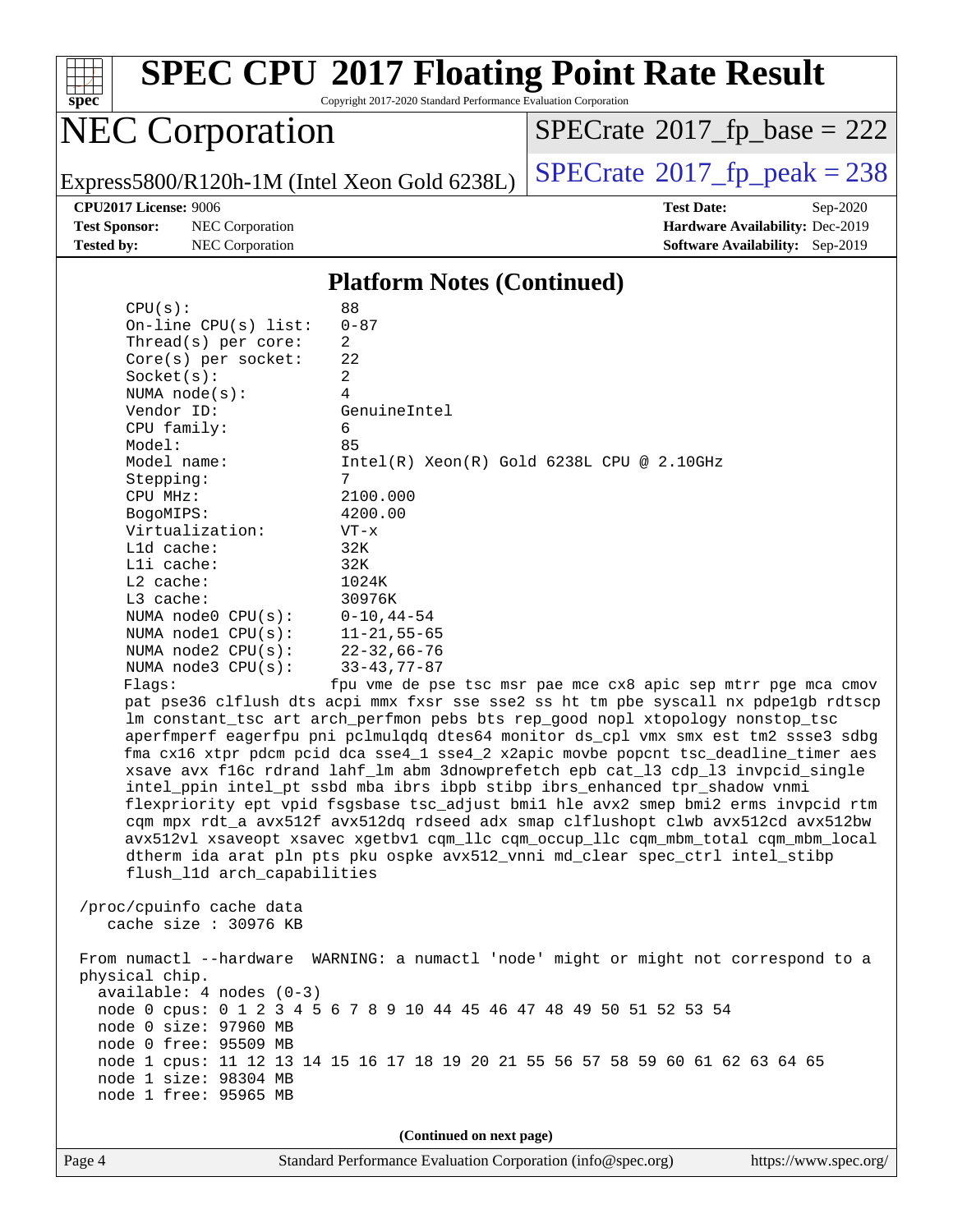| <b>SPEC CPU®2017 Floating Point Rate Result</b><br>Copyright 2017-2020 Standard Performance Evaluation Corporation<br>spec                                                                                                                                                                                                                                                                                                                                                                                                                                                                                                  |                                                                                                                                                                                                   |  |  |  |
|-----------------------------------------------------------------------------------------------------------------------------------------------------------------------------------------------------------------------------------------------------------------------------------------------------------------------------------------------------------------------------------------------------------------------------------------------------------------------------------------------------------------------------------------------------------------------------------------------------------------------------|---------------------------------------------------------------------------------------------------------------------------------------------------------------------------------------------------|--|--|--|
| <b>NEC Corporation</b>                                                                                                                                                                                                                                                                                                                                                                                                                                                                                                                                                                                                      | $SPECrate^{\circ}2017$ _fp_base = 222                                                                                                                                                             |  |  |  |
| Express5800/R120h-1M (Intel Xeon Gold 6238L)                                                                                                                                                                                                                                                                                                                                                                                                                                                                                                                                                                                | $SPECTate@2017fr peak = 238$                                                                                                                                                                      |  |  |  |
| <b>CPU2017 License: 9006</b>                                                                                                                                                                                                                                                                                                                                                                                                                                                                                                                                                                                                | <b>Test Date:</b><br>Sep-2020                                                                                                                                                                     |  |  |  |
| <b>Test Sponsor:</b><br>NEC Corporation<br>NEC Corporation<br><b>Tested by:</b>                                                                                                                                                                                                                                                                                                                                                                                                                                                                                                                                             | Hardware Availability: Dec-2019<br>Software Availability: Sep-2019                                                                                                                                |  |  |  |
| <b>Platform Notes (Continued)</b>                                                                                                                                                                                                                                                                                                                                                                                                                                                                                                                                                                                           |                                                                                                                                                                                                   |  |  |  |
| node 2 cpus: 22 23 24 25 26 27 28 29 30 31 32 66 67 68 69 70 71 72 73 74 75 76<br>node 2 size: 98304 MB<br>node 2 free: 95989 MB<br>node 3 cpus: 33 34 35 36 37 38 39 40 41 42 43 77 78 79 80 81 82 83 84 85 86 87<br>node 3 size: 98303 MB<br>node 3 free: 95975 MB<br>node distances:<br>$\mathbf{1}$<br>2<br>3<br>node<br>0<br>0:<br>10<br>21<br>21<br>21<br>21<br>1:<br>21<br>10<br>21<br>2:<br>21<br>21<br>10<br>21<br>3:<br>21<br>21<br>21<br>10                                                                                                                                                                      |                                                                                                                                                                                                   |  |  |  |
| From /proc/meminfo<br>MemTotal:<br>395915084 kB<br>HugePages_Total:<br>0<br>Hugepagesize:<br>2048 kB<br>From /etc/*release* /etc/*version*<br>os-release:<br>NAME="Red Hat Enterprise Linux Server"<br>VERSION="7.7 (Maipo)"<br>ID="rhel"<br>ID_LIKE="fedora"<br>VARIANT="Server"<br>VARIANT ID="server"<br>VERSION ID="7.7"<br>PRETTY_NAME="Red Hat Enterprise Linux Server 7.7 (Maipo)"<br>redhat-release: Red Hat Enterprise Linux Server release 7.7 (Maipo)<br>system-release: Red Hat Enterprise Linux Server release 7.7 (Maipo)<br>system-release-cpe: cpe:/o:redhat:enterprise_linux:7.7:ga:server<br>uname $-a$ : | Linux r120h1m 3.10.0-1062.1.1.el7.x86_64 #1 SMP Tue Aug 13 18:39:59 UTC 2019 x86_64                                                                                                               |  |  |  |
| x86 64 x86 64 GNU/Linux<br>Kernel self-reported vulnerability status:                                                                                                                                                                                                                                                                                                                                                                                                                                                                                                                                                       |                                                                                                                                                                                                   |  |  |  |
| CVE-2018-3620 (L1 Terminal Fault):<br>Microarchitectural Data Sampling:<br>CVE-2017-5754 (Meltdown):<br>CVE-2018-3639 (Speculative Store Bypass): Mitigation: Speculative Store Bypass disabled<br>$CVE-2017-5753$ (Spectre variant 1):<br>$CVE-2017-5715$ (Spectre variant 2):                                                                                                                                                                                                                                                                                                                                             | Not affected<br>Not affected<br>Not affected<br>via prctl and seccomp<br>Mitigation: Load fences, usercopy/swapgs<br>barriers and __user pointer sanitization<br>Mitigation: Full retpoline, IBPB |  |  |  |
| (Continued on next page)                                                                                                                                                                                                                                                                                                                                                                                                                                                                                                                                                                                                    |                                                                                                                                                                                                   |  |  |  |
|                                                                                                                                                                                                                                                                                                                                                                                                                                                                                                                                                                                                                             |                                                                                                                                                                                                   |  |  |  |

Page 5 Standard Performance Evaluation Corporation [\(info@spec.org\)](mailto:info@spec.org) <https://www.spec.org/>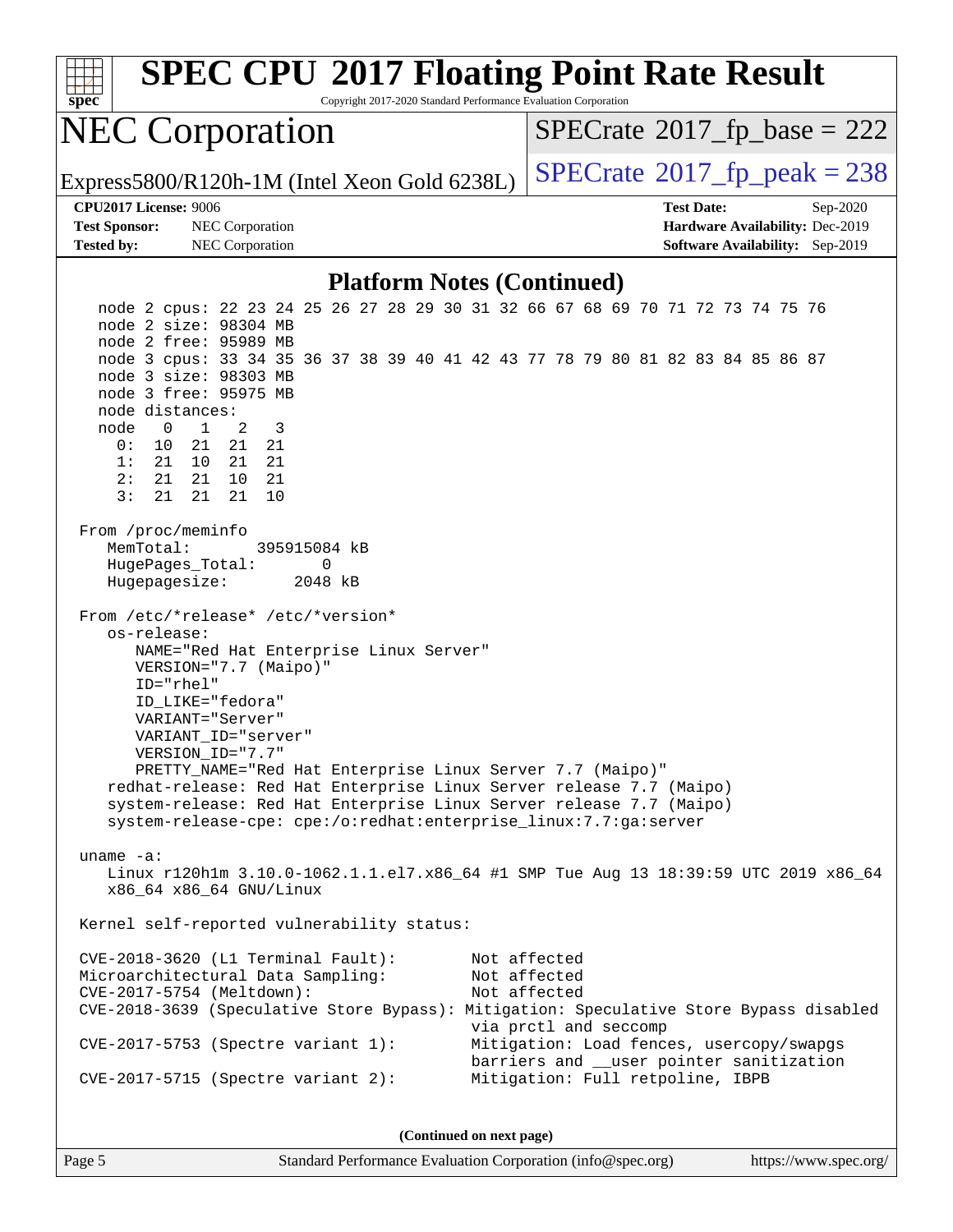|                                                                                                                                                                                                                                                                                                                                               | <b>SPEC CPU®2017 Floating Point Rate Result</b>                                        |
|-----------------------------------------------------------------------------------------------------------------------------------------------------------------------------------------------------------------------------------------------------------------------------------------------------------------------------------------------|----------------------------------------------------------------------------------------|
| spec                                                                                                                                                                                                                                                                                                                                          | Copyright 2017-2020 Standard Performance Evaluation Corporation                        |
| <b>NEC Corporation</b>                                                                                                                                                                                                                                                                                                                        | $SPECrate^{\circ}2017$ [p base = 222                                                   |
| Express5800/R120h-1M (Intel Xeon Gold 6238L)                                                                                                                                                                                                                                                                                                  | $SPECrate@2017_fp\_peak = 238$                                                         |
| <b>CPU2017 License: 9006</b>                                                                                                                                                                                                                                                                                                                  | <b>Test Date:</b><br>Sep-2020                                                          |
| <b>Test Sponsor:</b><br>NEC Corporation<br><b>Tested by:</b><br>NEC Corporation                                                                                                                                                                                                                                                               | Hardware Availability: Dec-2019<br><b>Software Availability:</b> Sep-2019              |
|                                                                                                                                                                                                                                                                                                                                               | <b>Platform Notes (Continued)</b>                                                      |
| run-level 3 Sep 29 18:47                                                                                                                                                                                                                                                                                                                      |                                                                                        |
| SPEC is set to: /home/cpu2017<br>Filesystem<br>Type Size Used Avail Use% Mounted on<br>ext4 908G 183G 680G 22% /<br>/dev/sda3                                                                                                                                                                                                                 |                                                                                        |
| From /sys/devices/virtual/dmi/id<br>BIOS:<br>NEC U32 03/09/2020<br>Vendor: NEC<br>Product: Express5800/R120h-1M<br>Serial: JPN0084094                                                                                                                                                                                                         |                                                                                        |
| this section. The 'dmidecode' program reads system data which is "intended to allow<br>hardware to be accurately determined", but the intent may not be met, as there are<br>frequent changes to hardware, firmware, and the "DMTF SMBIOS" standard.<br>Memory:<br>24x HPE P03050-091 16 GB 2 rank 2933<br>(End of data from sysinfo program) | Additional information from dmidecode follows. WARNING: Use caution when you interpret |
|                                                                                                                                                                                                                                                                                                                                               | <b>Compiler Version Notes</b>                                                          |
| 519.1bm_r(base, peak) 538.imagick_r(base, peak)<br>C<br>544.nab_r(base, peak)                                                                                                                                                                                                                                                                 |                                                                                        |
| Intel(R) C Intel(R) 64 Compiler for applications running on Intel(R) 64,<br>Version 19.0.4.227 Build 20190416<br>Copyright (C) 1985-2019 Intel Corporation. All rights reserved.                                                                                                                                                              |                                                                                        |
| 508.namd_r(base, peak) 510.parest_r(base, peak)<br>$C++$                                                                                                                                                                                                                                                                                      |                                                                                        |
| Intel(R) $C++$ Intel(R) 64 Compiler for applications running on Intel(R) 64,<br>Version 19.0.4.227 Build 20190416<br>Copyright (C) 1985-2019 Intel Corporation. All rights reserved.                                                                                                                                                          |                                                                                        |
| C++, C $\vert$ 511.povray_r(base, peak) 526.blender_r(base, peak)                                                                                                                                                                                                                                                                             |                                                                                        |
| Intel(R) $C++$ Intel(R) 64 Compiler for applications running on Intel(R) 64,<br>Version 19.0.4.227 Build 20190416<br>Copyright (C) 1985-2019 Intel Corporation. All rights reserved.                                                                                                                                                          |                                                                                        |
|                                                                                                                                                                                                                                                                                                                                               | (Continued on next page)                                                               |
| Page 6                                                                                                                                                                                                                                                                                                                                        | Standard Performance Evaluation Corporation (info@spec.org)<br>https://www.spec.org/   |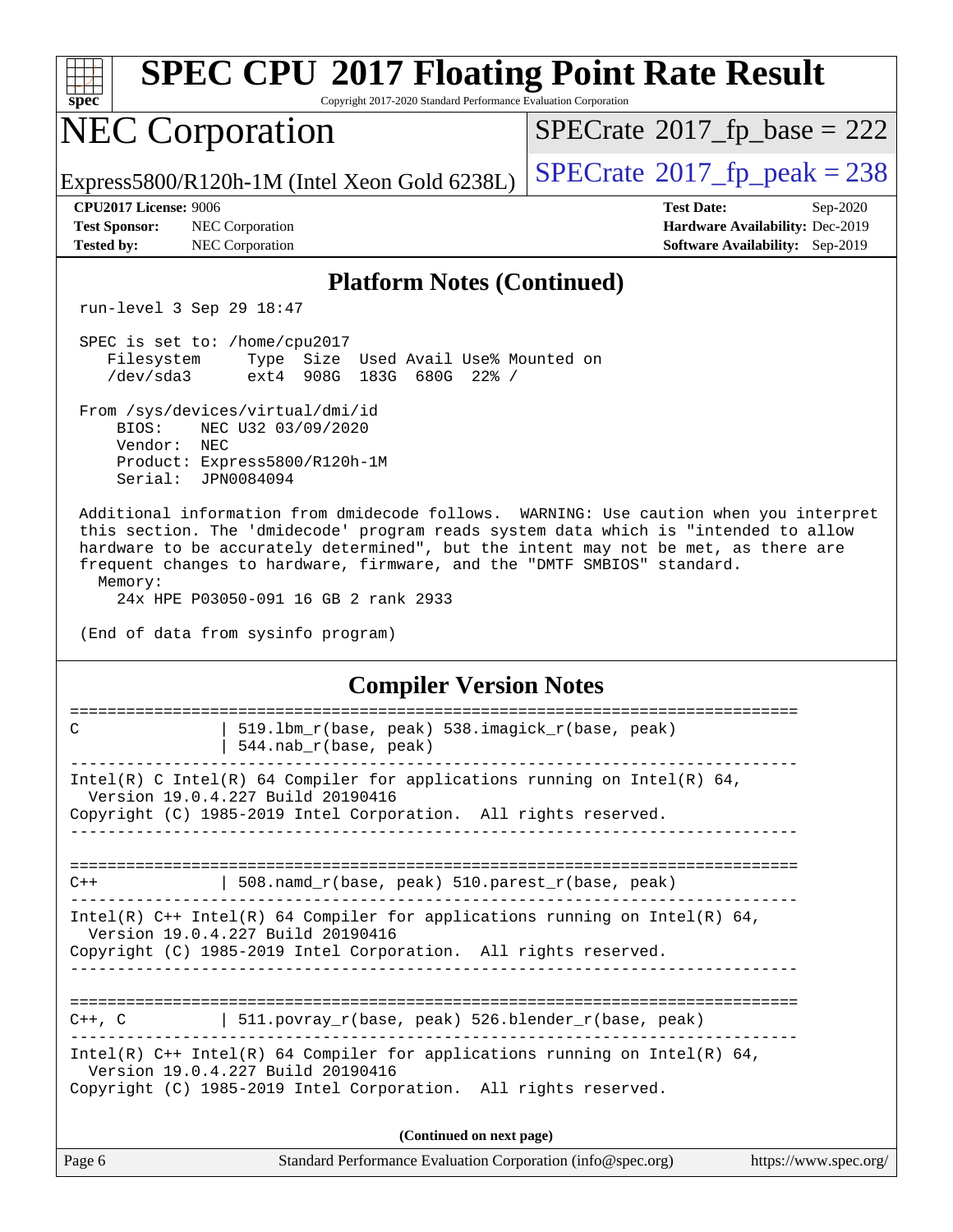| spe<br>U |  |  |  |  |  |
|----------|--|--|--|--|--|

Copyright 2017-2020 Standard Performance Evaluation Corporation

# NEC Corporation

 $SPECrate$ <sup>®</sup>[2017\\_fp\\_base =](http://www.spec.org/auto/cpu2017/Docs/result-fields.html#SPECrate2017fpbase) 222

Express5800/R120h-1M (Intel Xeon Gold 6238L)  $\left|$  [SPECrate](http://www.spec.org/auto/cpu2017/Docs/result-fields.html#SPECrate2017fppeak)<sup>®</sup>[2017\\_fp\\_peak = 2](http://www.spec.org/auto/cpu2017/Docs/result-fields.html#SPECrate2017fppeak)38

**[CPU2017 License:](http://www.spec.org/auto/cpu2017/Docs/result-fields.html#CPU2017License)** 9006 **[Test Date:](http://www.spec.org/auto/cpu2017/Docs/result-fields.html#TestDate)** Sep-2020 **[Test Sponsor:](http://www.spec.org/auto/cpu2017/Docs/result-fields.html#TestSponsor)** NEC Corporation **[Hardware Availability:](http://www.spec.org/auto/cpu2017/Docs/result-fields.html#HardwareAvailability)** Dec-2019 **[Tested by:](http://www.spec.org/auto/cpu2017/Docs/result-fields.html#Testedby)** NEC Corporation **[Software Availability:](http://www.spec.org/auto/cpu2017/Docs/result-fields.html#SoftwareAvailability)** Sep-2019

#### **[Compiler Version Notes \(Continued\)](http://www.spec.org/auto/cpu2017/Docs/result-fields.html#CompilerVersionNotes)**

| Intel(R) C Intel(R) 64 Compiler for applications running on Intel(R) 64,<br>Version 19.0.4.227 Build 20190416<br>Copyright (C) 1985-2019 Intel Corporation. All rights reserved.         |                                                                                                                                                                                                                                                                                                                                                                                                                         |  |  |  |  |
|------------------------------------------------------------------------------------------------------------------------------------------------------------------------------------------|-------------------------------------------------------------------------------------------------------------------------------------------------------------------------------------------------------------------------------------------------------------------------------------------------------------------------------------------------------------------------------------------------------------------------|--|--|--|--|
|                                                                                                                                                                                          | $C_{++}$ , C, Fortran   507.cactuBSSN_r(base, peak)                                                                                                                                                                                                                                                                                                                                                                     |  |  |  |  |
|                                                                                                                                                                                          |                                                                                                                                                                                                                                                                                                                                                                                                                         |  |  |  |  |
| Version 19.0.4.227 Build 20190416<br>Version 19.0.4.227 Build 20190416                                                                                                                   | Intel(R) $C++$ Intel(R) 64 Compiler for applications running on Intel(R) 64,<br>Copyright (C) 1985-2019 Intel Corporation. All rights reserved.<br>Intel(R) C Intel(R) 64 Compiler for applications running on Intel(R) 64,<br>Copyright (C) 1985-2019 Intel Corporation. All rights reserved.<br>$Intel(R)$ Fortran Intel(R) 64 Compiler for applications running on Intel(R)<br>64, Version 19.0.4.227 Build 20190416 |  |  |  |  |
|                                                                                                                                                                                          | Copyright (C) 1985-2019 Intel Corporation. All rights reserved.                                                                                                                                                                                                                                                                                                                                                         |  |  |  |  |
| Fortran                                                                                                                                                                                  | 503.bwaves_r(base, peak) 549.fotonik3d_r(base, peak)<br>554.roms_r(base, peak)                                                                                                                                                                                                                                                                                                                                          |  |  |  |  |
| $Intel(R)$ Fortran Intel(R) 64 Compiler for applications running on Intel(R)<br>64, Version 19.0.4.227 Build 20190416<br>Copyright (C) 1985-2019 Intel Corporation. All rights reserved. |                                                                                                                                                                                                                                                                                                                                                                                                                         |  |  |  |  |
|                                                                                                                                                                                          | Fortran, $C$   521.wrf_r(base, peak) 527.cam4_r(base, peak)                                                                                                                                                                                                                                                                                                                                                             |  |  |  |  |
| Version 19.0.4.227 Build 20190416                                                                                                                                                        | $Intel(R)$ Fortran Intel(R) 64 Compiler for applications running on Intel(R)<br>64, Version 19.0.4.227 Build 20190416<br>Copyright (C) 1985-2019 Intel Corporation. All rights reserved.<br>Intel(R) C Intel(R) 64 Compiler for applications running on Intel(R) 64,<br>Copyright (C) 1985-2019 Intel Corporation. All rights reserved.                                                                                 |  |  |  |  |

### **[Base Compiler Invocation](http://www.spec.org/auto/cpu2017/Docs/result-fields.html#BaseCompilerInvocation)**

[C benchmarks](http://www.spec.org/auto/cpu2017/Docs/result-fields.html#Cbenchmarks): [icc -m64 -std=c11](http://www.spec.org/cpu2017/results/res2020q4/cpu2017-20201012-24171.flags.html#user_CCbase_intel_icc_64bit_c11_33ee0cdaae7deeeab2a9725423ba97205ce30f63b9926c2519791662299b76a0318f32ddfffdc46587804de3178b4f9328c46fa7c2b0cd779d7a61945c91cd35)

[C++ benchmarks:](http://www.spec.org/auto/cpu2017/Docs/result-fields.html#CXXbenchmarks) [icpc -m64](http://www.spec.org/cpu2017/results/res2020q4/cpu2017-20201012-24171.flags.html#user_CXXbase_intel_icpc_64bit_4ecb2543ae3f1412ef961e0650ca070fec7b7afdcd6ed48761b84423119d1bf6bdf5cad15b44d48e7256388bc77273b966e5eb805aefd121eb22e9299b2ec9d9)

**(Continued on next page)**

Page 7 Standard Performance Evaluation Corporation [\(info@spec.org\)](mailto:info@spec.org) <https://www.spec.org/>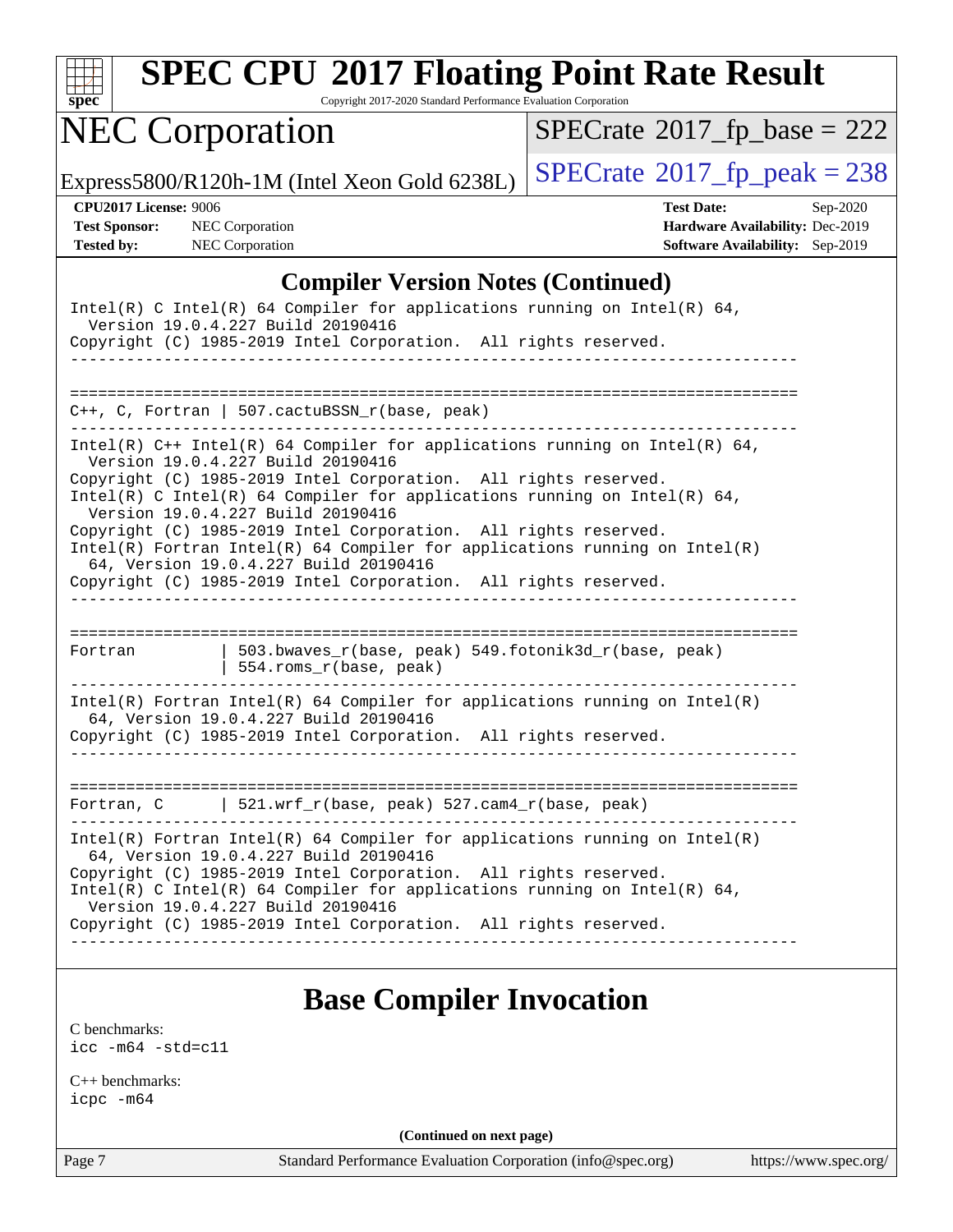

Copyright 2017-2020 Standard Performance Evaluation Corporation

## NEC Corporation

 $SPECTate$ <sup>®</sup>[2017\\_fp\\_base =](http://www.spec.org/auto/cpu2017/Docs/result-fields.html#SPECrate2017fpbase) 222

Express5800/R120h-1M (Intel Xeon Gold 6238L)  $\vert$  [SPECrate](http://www.spec.org/auto/cpu2017/Docs/result-fields.html#SPECrate2017fppeak)®[2017\\_fp\\_peak = 2](http://www.spec.org/auto/cpu2017/Docs/result-fields.html#SPECrate2017fppeak)38

**[Test Sponsor:](http://www.spec.org/auto/cpu2017/Docs/result-fields.html#TestSponsor)** NEC Corporation **[Hardware Availability:](http://www.spec.org/auto/cpu2017/Docs/result-fields.html#HardwareAvailability)** Dec-2019 **[Tested by:](http://www.spec.org/auto/cpu2017/Docs/result-fields.html#Testedby)** NEC Corporation **[Software Availability:](http://www.spec.org/auto/cpu2017/Docs/result-fields.html#SoftwareAvailability)** Sep-2019

**[CPU2017 License:](http://www.spec.org/auto/cpu2017/Docs/result-fields.html#CPU2017License)** 9006 **[Test Date:](http://www.spec.org/auto/cpu2017/Docs/result-fields.html#TestDate)** Sep-2020

### **[Base Compiler Invocation \(Continued\)](http://www.spec.org/auto/cpu2017/Docs/result-fields.html#BaseCompilerInvocation)**

[Fortran benchmarks](http://www.spec.org/auto/cpu2017/Docs/result-fields.html#Fortranbenchmarks): [ifort -m64](http://www.spec.org/cpu2017/results/res2020q4/cpu2017-20201012-24171.flags.html#user_FCbase_intel_ifort_64bit_24f2bb282fbaeffd6157abe4f878425411749daecae9a33200eee2bee2fe76f3b89351d69a8130dd5949958ce389cf37ff59a95e7a40d588e8d3a57e0c3fd751)

[Benchmarks using both Fortran and C](http://www.spec.org/auto/cpu2017/Docs/result-fields.html#BenchmarksusingbothFortranandC): [ifort -m64](http://www.spec.org/cpu2017/results/res2020q4/cpu2017-20201012-24171.flags.html#user_CC_FCbase_intel_ifort_64bit_24f2bb282fbaeffd6157abe4f878425411749daecae9a33200eee2bee2fe76f3b89351d69a8130dd5949958ce389cf37ff59a95e7a40d588e8d3a57e0c3fd751) [icc -m64 -std=c11](http://www.spec.org/cpu2017/results/res2020q4/cpu2017-20201012-24171.flags.html#user_CC_FCbase_intel_icc_64bit_c11_33ee0cdaae7deeeab2a9725423ba97205ce30f63b9926c2519791662299b76a0318f32ddfffdc46587804de3178b4f9328c46fa7c2b0cd779d7a61945c91cd35)

[Benchmarks using both C and C++](http://www.spec.org/auto/cpu2017/Docs/result-fields.html#BenchmarksusingbothCandCXX): [icpc -m64](http://www.spec.org/cpu2017/results/res2020q4/cpu2017-20201012-24171.flags.html#user_CC_CXXbase_intel_icpc_64bit_4ecb2543ae3f1412ef961e0650ca070fec7b7afdcd6ed48761b84423119d1bf6bdf5cad15b44d48e7256388bc77273b966e5eb805aefd121eb22e9299b2ec9d9) [icc -m64 -std=c11](http://www.spec.org/cpu2017/results/res2020q4/cpu2017-20201012-24171.flags.html#user_CC_CXXbase_intel_icc_64bit_c11_33ee0cdaae7deeeab2a9725423ba97205ce30f63b9926c2519791662299b76a0318f32ddfffdc46587804de3178b4f9328c46fa7c2b0cd779d7a61945c91cd35)

[Benchmarks using Fortran, C, and C++:](http://www.spec.org/auto/cpu2017/Docs/result-fields.html#BenchmarksusingFortranCandCXX) [icpc -m64](http://www.spec.org/cpu2017/results/res2020q4/cpu2017-20201012-24171.flags.html#user_CC_CXX_FCbase_intel_icpc_64bit_4ecb2543ae3f1412ef961e0650ca070fec7b7afdcd6ed48761b84423119d1bf6bdf5cad15b44d48e7256388bc77273b966e5eb805aefd121eb22e9299b2ec9d9) [icc -m64 -std=c11](http://www.spec.org/cpu2017/results/res2020q4/cpu2017-20201012-24171.flags.html#user_CC_CXX_FCbase_intel_icc_64bit_c11_33ee0cdaae7deeeab2a9725423ba97205ce30f63b9926c2519791662299b76a0318f32ddfffdc46587804de3178b4f9328c46fa7c2b0cd779d7a61945c91cd35) [ifort -m64](http://www.spec.org/cpu2017/results/res2020q4/cpu2017-20201012-24171.flags.html#user_CC_CXX_FCbase_intel_ifort_64bit_24f2bb282fbaeffd6157abe4f878425411749daecae9a33200eee2bee2fe76f3b89351d69a8130dd5949958ce389cf37ff59a95e7a40d588e8d3a57e0c3fd751)

#### **[Base Portability Flags](http://www.spec.org/auto/cpu2017/Docs/result-fields.html#BasePortabilityFlags)**

 503.bwaves\_r: [-DSPEC\\_LP64](http://www.spec.org/cpu2017/results/res2020q4/cpu2017-20201012-24171.flags.html#suite_basePORTABILITY503_bwaves_r_DSPEC_LP64) 507.cactuBSSN\_r: [-DSPEC\\_LP64](http://www.spec.org/cpu2017/results/res2020q4/cpu2017-20201012-24171.flags.html#suite_basePORTABILITY507_cactuBSSN_r_DSPEC_LP64) 508.namd\_r: [-DSPEC\\_LP64](http://www.spec.org/cpu2017/results/res2020q4/cpu2017-20201012-24171.flags.html#suite_basePORTABILITY508_namd_r_DSPEC_LP64) 510.parest\_r: [-DSPEC\\_LP64](http://www.spec.org/cpu2017/results/res2020q4/cpu2017-20201012-24171.flags.html#suite_basePORTABILITY510_parest_r_DSPEC_LP64) 511.povray\_r: [-DSPEC\\_LP64](http://www.spec.org/cpu2017/results/res2020q4/cpu2017-20201012-24171.flags.html#suite_basePORTABILITY511_povray_r_DSPEC_LP64) 519.lbm\_r: [-DSPEC\\_LP64](http://www.spec.org/cpu2017/results/res2020q4/cpu2017-20201012-24171.flags.html#suite_basePORTABILITY519_lbm_r_DSPEC_LP64) 521.wrf\_r: [-DSPEC\\_LP64](http://www.spec.org/cpu2017/results/res2020q4/cpu2017-20201012-24171.flags.html#suite_basePORTABILITY521_wrf_r_DSPEC_LP64) [-DSPEC\\_CASE\\_FLAG](http://www.spec.org/cpu2017/results/res2020q4/cpu2017-20201012-24171.flags.html#b521.wrf_r_baseCPORTABILITY_DSPEC_CASE_FLAG) [-convert big\\_endian](http://www.spec.org/cpu2017/results/res2020q4/cpu2017-20201012-24171.flags.html#user_baseFPORTABILITY521_wrf_r_convert_big_endian_c3194028bc08c63ac5d04de18c48ce6d347e4e562e8892b8bdbdc0214820426deb8554edfa529a3fb25a586e65a3d812c835984020483e7e73212c4d31a38223) 526.blender\_r: [-DSPEC\\_LP64](http://www.spec.org/cpu2017/results/res2020q4/cpu2017-20201012-24171.flags.html#suite_basePORTABILITY526_blender_r_DSPEC_LP64) [-DSPEC\\_LINUX](http://www.spec.org/cpu2017/results/res2020q4/cpu2017-20201012-24171.flags.html#b526.blender_r_baseCPORTABILITY_DSPEC_LINUX) [-funsigned-char](http://www.spec.org/cpu2017/results/res2020q4/cpu2017-20201012-24171.flags.html#user_baseCPORTABILITY526_blender_r_force_uchar_40c60f00ab013830e2dd6774aeded3ff59883ba5a1fc5fc14077f794d777847726e2a5858cbc7672e36e1b067e7e5c1d9a74f7176df07886a243d7cc18edfe67) 527.cam4\_r: [-DSPEC\\_LP64](http://www.spec.org/cpu2017/results/res2020q4/cpu2017-20201012-24171.flags.html#suite_basePORTABILITY527_cam4_r_DSPEC_LP64) [-DSPEC\\_CASE\\_FLAG](http://www.spec.org/cpu2017/results/res2020q4/cpu2017-20201012-24171.flags.html#b527.cam4_r_baseCPORTABILITY_DSPEC_CASE_FLAG) 538.imagick\_r: [-DSPEC\\_LP64](http://www.spec.org/cpu2017/results/res2020q4/cpu2017-20201012-24171.flags.html#suite_basePORTABILITY538_imagick_r_DSPEC_LP64) 544.nab\_r: [-DSPEC\\_LP64](http://www.spec.org/cpu2017/results/res2020q4/cpu2017-20201012-24171.flags.html#suite_basePORTABILITY544_nab_r_DSPEC_LP64) 549.fotonik3d\_r: [-DSPEC\\_LP64](http://www.spec.org/cpu2017/results/res2020q4/cpu2017-20201012-24171.flags.html#suite_basePORTABILITY549_fotonik3d_r_DSPEC_LP64) 554.roms\_r: [-DSPEC\\_LP64](http://www.spec.org/cpu2017/results/res2020q4/cpu2017-20201012-24171.flags.html#suite_basePORTABILITY554_roms_r_DSPEC_LP64)

### **[Base Optimization Flags](http://www.spec.org/auto/cpu2017/Docs/result-fields.html#BaseOptimizationFlags)**

[C benchmarks](http://www.spec.org/auto/cpu2017/Docs/result-fields.html#Cbenchmarks):

[-xCORE-AVX2](http://www.spec.org/cpu2017/results/res2020q4/cpu2017-20201012-24171.flags.html#user_CCbase_f-xCORE-AVX2) [-ipo](http://www.spec.org/cpu2017/results/res2020q4/cpu2017-20201012-24171.flags.html#user_CCbase_f-ipo) [-O3](http://www.spec.org/cpu2017/results/res2020q4/cpu2017-20201012-24171.flags.html#user_CCbase_f-O3) [-no-prec-div](http://www.spec.org/cpu2017/results/res2020q4/cpu2017-20201012-24171.flags.html#user_CCbase_f-no-prec-div) [-qopt-prefetch](http://www.spec.org/cpu2017/results/res2020q4/cpu2017-20201012-24171.flags.html#user_CCbase_f-qopt-prefetch) [-ffinite-math-only](http://www.spec.org/cpu2017/results/res2020q4/cpu2017-20201012-24171.flags.html#user_CCbase_f_finite_math_only_cb91587bd2077682c4b38af759c288ed7c732db004271a9512da14a4f8007909a5f1427ecbf1a0fb78ff2a814402c6114ac565ca162485bbcae155b5e4258871) [-qopt-mem-layout-trans=4](http://www.spec.org/cpu2017/results/res2020q4/cpu2017-20201012-24171.flags.html#user_CCbase_f-qopt-mem-layout-trans_fa39e755916c150a61361b7846f310bcdf6f04e385ef281cadf3647acec3f0ae266d1a1d22d972a7087a248fd4e6ca390a3634700869573d231a252c784941a8) [C++ benchmarks:](http://www.spec.org/auto/cpu2017/Docs/result-fields.html#CXXbenchmarks) [-xCORE-AVX2](http://www.spec.org/cpu2017/results/res2020q4/cpu2017-20201012-24171.flags.html#user_CXXbase_f-xCORE-AVX2) [-ipo](http://www.spec.org/cpu2017/results/res2020q4/cpu2017-20201012-24171.flags.html#user_CXXbase_f-ipo) [-O3](http://www.spec.org/cpu2017/results/res2020q4/cpu2017-20201012-24171.flags.html#user_CXXbase_f-O3) [-no-prec-div](http://www.spec.org/cpu2017/results/res2020q4/cpu2017-20201012-24171.flags.html#user_CXXbase_f-no-prec-div) [-qopt-prefetch](http://www.spec.org/cpu2017/results/res2020q4/cpu2017-20201012-24171.flags.html#user_CXXbase_f-qopt-prefetch) [-ffinite-math-only](http://www.spec.org/cpu2017/results/res2020q4/cpu2017-20201012-24171.flags.html#user_CXXbase_f_finite_math_only_cb91587bd2077682c4b38af759c288ed7c732db004271a9512da14a4f8007909a5f1427ecbf1a0fb78ff2a814402c6114ac565ca162485bbcae155b5e4258871) [-qopt-mem-layout-trans=4](http://www.spec.org/cpu2017/results/res2020q4/cpu2017-20201012-24171.flags.html#user_CXXbase_f-qopt-mem-layout-trans_fa39e755916c150a61361b7846f310bcdf6f04e385ef281cadf3647acec3f0ae266d1a1d22d972a7087a248fd4e6ca390a3634700869573d231a252c784941a8) [Fortran benchmarks](http://www.spec.org/auto/cpu2017/Docs/result-fields.html#Fortranbenchmarks): [-xCORE-AVX2](http://www.spec.org/cpu2017/results/res2020q4/cpu2017-20201012-24171.flags.html#user_FCbase_f-xCORE-AVX2) [-ipo](http://www.spec.org/cpu2017/results/res2020q4/cpu2017-20201012-24171.flags.html#user_FCbase_f-ipo) [-O3](http://www.spec.org/cpu2017/results/res2020q4/cpu2017-20201012-24171.flags.html#user_FCbase_f-O3) [-no-prec-div](http://www.spec.org/cpu2017/results/res2020q4/cpu2017-20201012-24171.flags.html#user_FCbase_f-no-prec-div) [-qopt-prefetch](http://www.spec.org/cpu2017/results/res2020q4/cpu2017-20201012-24171.flags.html#user_FCbase_f-qopt-prefetch) [-ffinite-math-only](http://www.spec.org/cpu2017/results/res2020q4/cpu2017-20201012-24171.flags.html#user_FCbase_f_finite_math_only_cb91587bd2077682c4b38af759c288ed7c732db004271a9512da14a4f8007909a5f1427ecbf1a0fb78ff2a814402c6114ac565ca162485bbcae155b5e4258871)

**(Continued on next page)**

| Page 8 | Standard Performance Evaluation Corporation (info@spec.org) | https://www.spec.org/ |
|--------|-------------------------------------------------------------|-----------------------|
|--------|-------------------------------------------------------------|-----------------------|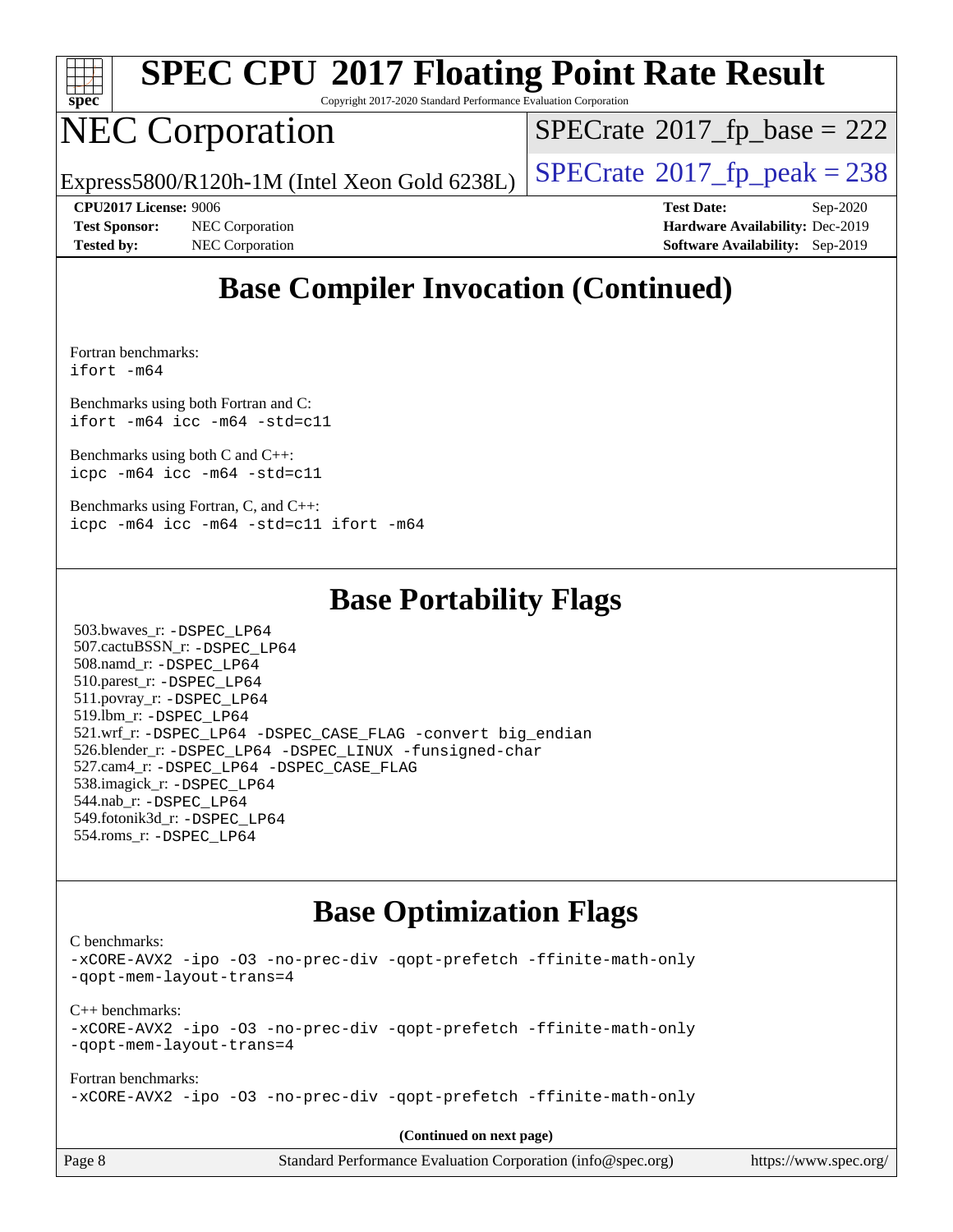

Copyright 2017-2020 Standard Performance Evaluation Corporation

## NEC Corporation

 $SPECTate$ <sup>®</sup>[2017\\_fp\\_base =](http://www.spec.org/auto/cpu2017/Docs/result-fields.html#SPECrate2017fpbase) 222

Express5800/R120h-1M (Intel Xeon Gold 6238L)  $\vert$  [SPECrate](http://www.spec.org/auto/cpu2017/Docs/result-fields.html#SPECrate2017fppeak)®[2017\\_fp\\_peak = 2](http://www.spec.org/auto/cpu2017/Docs/result-fields.html#SPECrate2017fppeak)38

**[Test Sponsor:](http://www.spec.org/auto/cpu2017/Docs/result-fields.html#TestSponsor)** NEC Corporation **[Hardware Availability:](http://www.spec.org/auto/cpu2017/Docs/result-fields.html#HardwareAvailability)** Dec-2019 **[Tested by:](http://www.spec.org/auto/cpu2017/Docs/result-fields.html#Testedby)** NEC Corporation **[Software Availability:](http://www.spec.org/auto/cpu2017/Docs/result-fields.html#SoftwareAvailability)** Sep-2019

**[CPU2017 License:](http://www.spec.org/auto/cpu2017/Docs/result-fields.html#CPU2017License)** 9006 **[Test Date:](http://www.spec.org/auto/cpu2017/Docs/result-fields.html#TestDate)** Sep-2020

## **[Base Optimization Flags \(Continued\)](http://www.spec.org/auto/cpu2017/Docs/result-fields.html#BaseOptimizationFlags)**

[Fortran benchmarks](http://www.spec.org/auto/cpu2017/Docs/result-fields.html#Fortranbenchmarks) (continued):

[-qopt-mem-layout-trans=4](http://www.spec.org/cpu2017/results/res2020q4/cpu2017-20201012-24171.flags.html#user_FCbase_f-qopt-mem-layout-trans_fa39e755916c150a61361b7846f310bcdf6f04e385ef281cadf3647acec3f0ae266d1a1d22d972a7087a248fd4e6ca390a3634700869573d231a252c784941a8) [-auto](http://www.spec.org/cpu2017/results/res2020q4/cpu2017-20201012-24171.flags.html#user_FCbase_f-auto) [-nostandard-realloc-lhs](http://www.spec.org/cpu2017/results/res2020q4/cpu2017-20201012-24171.flags.html#user_FCbase_f_2003_std_realloc_82b4557e90729c0f113870c07e44d33d6f5a304b4f63d4c15d2d0f1fab99f5daaed73bdb9275d9ae411527f28b936061aa8b9c8f2d63842963b95c9dd6426b8a) [-align array32byte](http://www.spec.org/cpu2017/results/res2020q4/cpu2017-20201012-24171.flags.html#user_FCbase_align_array32byte_b982fe038af199962ba9a80c053b8342c548c85b40b8e86eb3cc33dee0d7986a4af373ac2d51c3f7cf710a18d62fdce2948f201cd044323541f22fc0fffc51b6)

[Benchmarks using both Fortran and C](http://www.spec.org/auto/cpu2017/Docs/result-fields.html#BenchmarksusingbothFortranandC):

[-xCORE-AVX2](http://www.spec.org/cpu2017/results/res2020q4/cpu2017-20201012-24171.flags.html#user_CC_FCbase_f-xCORE-AVX2) [-ipo](http://www.spec.org/cpu2017/results/res2020q4/cpu2017-20201012-24171.flags.html#user_CC_FCbase_f-ipo) [-O3](http://www.spec.org/cpu2017/results/res2020q4/cpu2017-20201012-24171.flags.html#user_CC_FCbase_f-O3) [-no-prec-div](http://www.spec.org/cpu2017/results/res2020q4/cpu2017-20201012-24171.flags.html#user_CC_FCbase_f-no-prec-div) [-qopt-prefetch](http://www.spec.org/cpu2017/results/res2020q4/cpu2017-20201012-24171.flags.html#user_CC_FCbase_f-qopt-prefetch) [-ffinite-math-only](http://www.spec.org/cpu2017/results/res2020q4/cpu2017-20201012-24171.flags.html#user_CC_FCbase_f_finite_math_only_cb91587bd2077682c4b38af759c288ed7c732db004271a9512da14a4f8007909a5f1427ecbf1a0fb78ff2a814402c6114ac565ca162485bbcae155b5e4258871) [-qopt-mem-layout-trans=4](http://www.spec.org/cpu2017/results/res2020q4/cpu2017-20201012-24171.flags.html#user_CC_FCbase_f-qopt-mem-layout-trans_fa39e755916c150a61361b7846f310bcdf6f04e385ef281cadf3647acec3f0ae266d1a1d22d972a7087a248fd4e6ca390a3634700869573d231a252c784941a8) [-auto](http://www.spec.org/cpu2017/results/res2020q4/cpu2017-20201012-24171.flags.html#user_CC_FCbase_f-auto) [-nostandard-realloc-lhs](http://www.spec.org/cpu2017/results/res2020q4/cpu2017-20201012-24171.flags.html#user_CC_FCbase_f_2003_std_realloc_82b4557e90729c0f113870c07e44d33d6f5a304b4f63d4c15d2d0f1fab99f5daaed73bdb9275d9ae411527f28b936061aa8b9c8f2d63842963b95c9dd6426b8a) [-align array32byte](http://www.spec.org/cpu2017/results/res2020q4/cpu2017-20201012-24171.flags.html#user_CC_FCbase_align_array32byte_b982fe038af199962ba9a80c053b8342c548c85b40b8e86eb3cc33dee0d7986a4af373ac2d51c3f7cf710a18d62fdce2948f201cd044323541f22fc0fffc51b6)

[Benchmarks using both C and C++](http://www.spec.org/auto/cpu2017/Docs/result-fields.html#BenchmarksusingbothCandCXX):

[-xCORE-AVX2](http://www.spec.org/cpu2017/results/res2020q4/cpu2017-20201012-24171.flags.html#user_CC_CXXbase_f-xCORE-AVX2) [-ipo](http://www.spec.org/cpu2017/results/res2020q4/cpu2017-20201012-24171.flags.html#user_CC_CXXbase_f-ipo) [-O3](http://www.spec.org/cpu2017/results/res2020q4/cpu2017-20201012-24171.flags.html#user_CC_CXXbase_f-O3) [-no-prec-div](http://www.spec.org/cpu2017/results/res2020q4/cpu2017-20201012-24171.flags.html#user_CC_CXXbase_f-no-prec-div) [-qopt-prefetch](http://www.spec.org/cpu2017/results/res2020q4/cpu2017-20201012-24171.flags.html#user_CC_CXXbase_f-qopt-prefetch) [-ffinite-math-only](http://www.spec.org/cpu2017/results/res2020q4/cpu2017-20201012-24171.flags.html#user_CC_CXXbase_f_finite_math_only_cb91587bd2077682c4b38af759c288ed7c732db004271a9512da14a4f8007909a5f1427ecbf1a0fb78ff2a814402c6114ac565ca162485bbcae155b5e4258871) [-qopt-mem-layout-trans=4](http://www.spec.org/cpu2017/results/res2020q4/cpu2017-20201012-24171.flags.html#user_CC_CXXbase_f-qopt-mem-layout-trans_fa39e755916c150a61361b7846f310bcdf6f04e385ef281cadf3647acec3f0ae266d1a1d22d972a7087a248fd4e6ca390a3634700869573d231a252c784941a8)

#### [Benchmarks using Fortran, C, and C++:](http://www.spec.org/auto/cpu2017/Docs/result-fields.html#BenchmarksusingFortranCandCXX)

[-xCORE-AVX2](http://www.spec.org/cpu2017/results/res2020q4/cpu2017-20201012-24171.flags.html#user_CC_CXX_FCbase_f-xCORE-AVX2) [-ipo](http://www.spec.org/cpu2017/results/res2020q4/cpu2017-20201012-24171.flags.html#user_CC_CXX_FCbase_f-ipo) [-O3](http://www.spec.org/cpu2017/results/res2020q4/cpu2017-20201012-24171.flags.html#user_CC_CXX_FCbase_f-O3) [-no-prec-div](http://www.spec.org/cpu2017/results/res2020q4/cpu2017-20201012-24171.flags.html#user_CC_CXX_FCbase_f-no-prec-div) [-qopt-prefetch](http://www.spec.org/cpu2017/results/res2020q4/cpu2017-20201012-24171.flags.html#user_CC_CXX_FCbase_f-qopt-prefetch) [-ffinite-math-only](http://www.spec.org/cpu2017/results/res2020q4/cpu2017-20201012-24171.flags.html#user_CC_CXX_FCbase_f_finite_math_only_cb91587bd2077682c4b38af759c288ed7c732db004271a9512da14a4f8007909a5f1427ecbf1a0fb78ff2a814402c6114ac565ca162485bbcae155b5e4258871) [-qopt-mem-layout-trans=4](http://www.spec.org/cpu2017/results/res2020q4/cpu2017-20201012-24171.flags.html#user_CC_CXX_FCbase_f-qopt-mem-layout-trans_fa39e755916c150a61361b7846f310bcdf6f04e385ef281cadf3647acec3f0ae266d1a1d22d972a7087a248fd4e6ca390a3634700869573d231a252c784941a8) [-auto](http://www.spec.org/cpu2017/results/res2020q4/cpu2017-20201012-24171.flags.html#user_CC_CXX_FCbase_f-auto) [-nostandard-realloc-lhs](http://www.spec.org/cpu2017/results/res2020q4/cpu2017-20201012-24171.flags.html#user_CC_CXX_FCbase_f_2003_std_realloc_82b4557e90729c0f113870c07e44d33d6f5a304b4f63d4c15d2d0f1fab99f5daaed73bdb9275d9ae411527f28b936061aa8b9c8f2d63842963b95c9dd6426b8a) [-align array32byte](http://www.spec.org/cpu2017/results/res2020q4/cpu2017-20201012-24171.flags.html#user_CC_CXX_FCbase_align_array32byte_b982fe038af199962ba9a80c053b8342c548c85b40b8e86eb3cc33dee0d7986a4af373ac2d51c3f7cf710a18d62fdce2948f201cd044323541f22fc0fffc51b6)

### **[Peak Compiler Invocation](http://www.spec.org/auto/cpu2017/Docs/result-fields.html#PeakCompilerInvocation)**

[C benchmarks](http://www.spec.org/auto/cpu2017/Docs/result-fields.html#Cbenchmarks): [icc -m64 -std=c11](http://www.spec.org/cpu2017/results/res2020q4/cpu2017-20201012-24171.flags.html#user_CCpeak_intel_icc_64bit_c11_33ee0cdaae7deeeab2a9725423ba97205ce30f63b9926c2519791662299b76a0318f32ddfffdc46587804de3178b4f9328c46fa7c2b0cd779d7a61945c91cd35)

[C++ benchmarks:](http://www.spec.org/auto/cpu2017/Docs/result-fields.html#CXXbenchmarks) [icpc -m64](http://www.spec.org/cpu2017/results/res2020q4/cpu2017-20201012-24171.flags.html#user_CXXpeak_intel_icpc_64bit_4ecb2543ae3f1412ef961e0650ca070fec7b7afdcd6ed48761b84423119d1bf6bdf5cad15b44d48e7256388bc77273b966e5eb805aefd121eb22e9299b2ec9d9)

[Fortran benchmarks](http://www.spec.org/auto/cpu2017/Docs/result-fields.html#Fortranbenchmarks): [ifort -m64](http://www.spec.org/cpu2017/results/res2020q4/cpu2017-20201012-24171.flags.html#user_FCpeak_intel_ifort_64bit_24f2bb282fbaeffd6157abe4f878425411749daecae9a33200eee2bee2fe76f3b89351d69a8130dd5949958ce389cf37ff59a95e7a40d588e8d3a57e0c3fd751)

[Benchmarks using both Fortran and C](http://www.spec.org/auto/cpu2017/Docs/result-fields.html#BenchmarksusingbothFortranandC): [ifort -m64](http://www.spec.org/cpu2017/results/res2020q4/cpu2017-20201012-24171.flags.html#user_CC_FCpeak_intel_ifort_64bit_24f2bb282fbaeffd6157abe4f878425411749daecae9a33200eee2bee2fe76f3b89351d69a8130dd5949958ce389cf37ff59a95e7a40d588e8d3a57e0c3fd751) [icc -m64 -std=c11](http://www.spec.org/cpu2017/results/res2020q4/cpu2017-20201012-24171.flags.html#user_CC_FCpeak_intel_icc_64bit_c11_33ee0cdaae7deeeab2a9725423ba97205ce30f63b9926c2519791662299b76a0318f32ddfffdc46587804de3178b4f9328c46fa7c2b0cd779d7a61945c91cd35)

[Benchmarks using both C and C++](http://www.spec.org/auto/cpu2017/Docs/result-fields.html#BenchmarksusingbothCandCXX): [icpc -m64](http://www.spec.org/cpu2017/results/res2020q4/cpu2017-20201012-24171.flags.html#user_CC_CXXpeak_intel_icpc_64bit_4ecb2543ae3f1412ef961e0650ca070fec7b7afdcd6ed48761b84423119d1bf6bdf5cad15b44d48e7256388bc77273b966e5eb805aefd121eb22e9299b2ec9d9) [icc -m64 -std=c11](http://www.spec.org/cpu2017/results/res2020q4/cpu2017-20201012-24171.flags.html#user_CC_CXXpeak_intel_icc_64bit_c11_33ee0cdaae7deeeab2a9725423ba97205ce30f63b9926c2519791662299b76a0318f32ddfffdc46587804de3178b4f9328c46fa7c2b0cd779d7a61945c91cd35)

[Benchmarks using Fortran, C, and C++:](http://www.spec.org/auto/cpu2017/Docs/result-fields.html#BenchmarksusingFortranCandCXX) [icpc -m64](http://www.spec.org/cpu2017/results/res2020q4/cpu2017-20201012-24171.flags.html#user_CC_CXX_FCpeak_intel_icpc_64bit_4ecb2543ae3f1412ef961e0650ca070fec7b7afdcd6ed48761b84423119d1bf6bdf5cad15b44d48e7256388bc77273b966e5eb805aefd121eb22e9299b2ec9d9) [icc -m64 -std=c11](http://www.spec.org/cpu2017/results/res2020q4/cpu2017-20201012-24171.flags.html#user_CC_CXX_FCpeak_intel_icc_64bit_c11_33ee0cdaae7deeeab2a9725423ba97205ce30f63b9926c2519791662299b76a0318f32ddfffdc46587804de3178b4f9328c46fa7c2b0cd779d7a61945c91cd35) [ifort -m64](http://www.spec.org/cpu2017/results/res2020q4/cpu2017-20201012-24171.flags.html#user_CC_CXX_FCpeak_intel_ifort_64bit_24f2bb282fbaeffd6157abe4f878425411749daecae9a33200eee2bee2fe76f3b89351d69a8130dd5949958ce389cf37ff59a95e7a40d588e8d3a57e0c3fd751)

### **[Peak Portability Flags](http://www.spec.org/auto/cpu2017/Docs/result-fields.html#PeakPortabilityFlags)**

Same as Base Portability Flags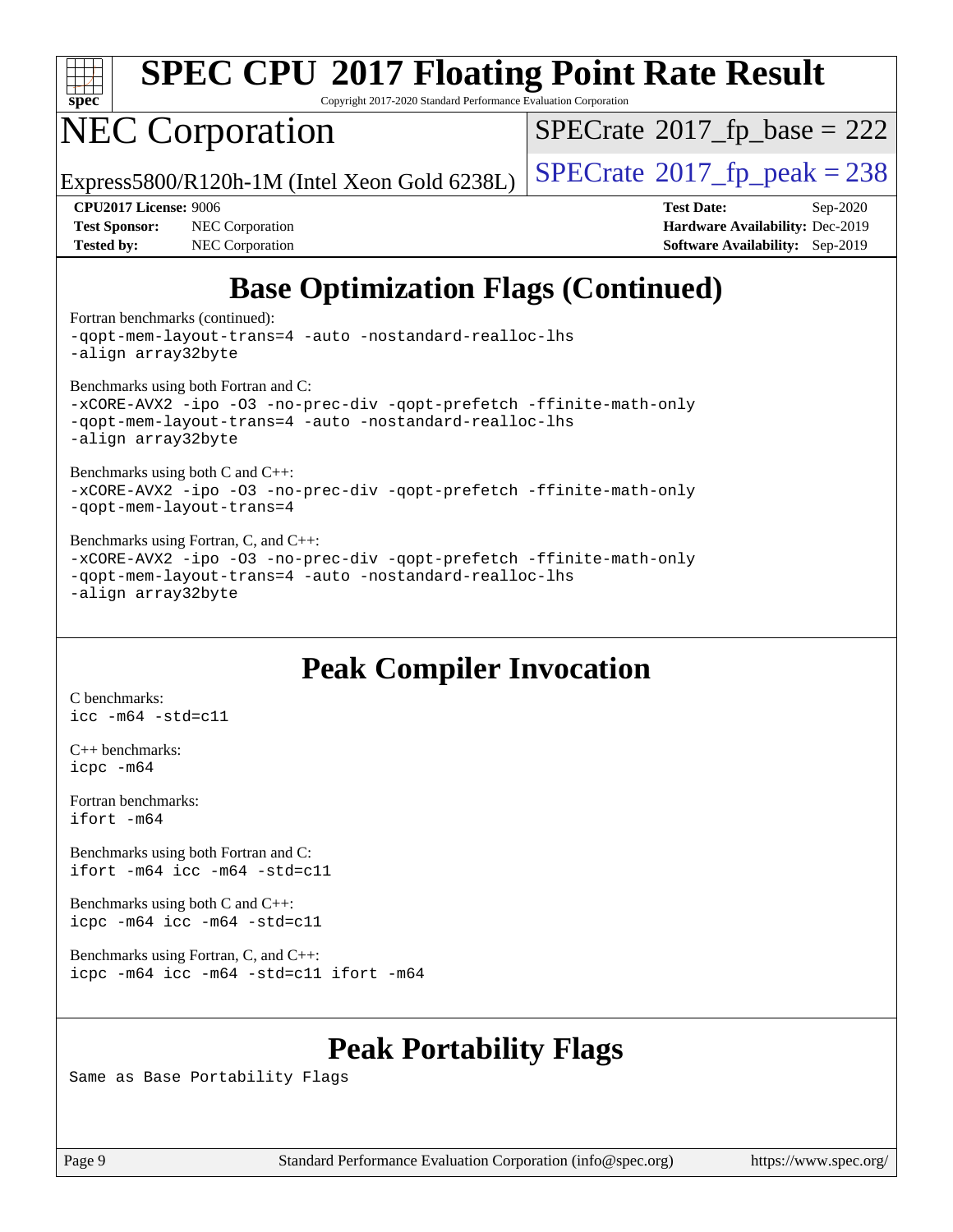| spe<br>U |  |  |  |  |  |
|----------|--|--|--|--|--|

Copyright 2017-2020 Standard Performance Evaluation Corporation

## NEC Corporation

 $SPECTate$ <sup>®</sup>[2017\\_fp\\_base =](http://www.spec.org/auto/cpu2017/Docs/result-fields.html#SPECrate2017fpbase) 222

Express5800/R120h-1M (Intel Xeon Gold 6238L)  $\vert$  [SPECrate](http://www.spec.org/auto/cpu2017/Docs/result-fields.html#SPECrate2017fppeak)®[2017\\_fp\\_peak = 2](http://www.spec.org/auto/cpu2017/Docs/result-fields.html#SPECrate2017fppeak)38

**[Test Sponsor:](http://www.spec.org/auto/cpu2017/Docs/result-fields.html#TestSponsor)** NEC Corporation **[Hardware Availability:](http://www.spec.org/auto/cpu2017/Docs/result-fields.html#HardwareAvailability)** Dec-2019 **[Tested by:](http://www.spec.org/auto/cpu2017/Docs/result-fields.html#Testedby)** NEC Corporation **[Software Availability:](http://www.spec.org/auto/cpu2017/Docs/result-fields.html#SoftwareAvailability)** Sep-2019

**[CPU2017 License:](http://www.spec.org/auto/cpu2017/Docs/result-fields.html#CPU2017License)** 9006 **[Test Date:](http://www.spec.org/auto/cpu2017/Docs/result-fields.html#TestDate)** Sep-2020

## **[Peak Optimization Flags](http://www.spec.org/auto/cpu2017/Docs/result-fields.html#PeakOptimizationFlags)**

```
C benchmarks:
```
519.lbm\_r:  $-prof-qen(pass 1) -prof-use(pass 2) -ipo -xCORE-AVX2 -O3$  $-prof-qen(pass 1) -prof-use(pass 2) -ipo -xCORE-AVX2 -O3$  $-prof-qen(pass 1) -prof-use(pass 2) -ipo -xCORE-AVX2 -O3$  $-prof-qen(pass 1) -prof-use(pass 2) -ipo -xCORE-AVX2 -O3$  $-prof-qen(pass 1) -prof-use(pass 2) -ipo -xCORE-AVX2 -O3$  $-prof-qen(pass 1) -prof-use(pass 2) -ipo -xCORE-AVX2 -O3$  $-prof-qen(pass 1) -prof-use(pass 2) -ipo -xCORE-AVX2 -O3$  $-prof-qen(pass 1) -prof-use(pass 2) -ipo -xCORE-AVX2 -O3$ [-no-prec-div](http://www.spec.org/cpu2017/results/res2020q4/cpu2017-20201012-24171.flags.html#user_peakPASS1_COPTIMIZEPASS2_COPTIMIZE519_lbm_r_f-no-prec-div) [-qopt-prefetch](http://www.spec.org/cpu2017/results/res2020q4/cpu2017-20201012-24171.flags.html#user_peakPASS1_COPTIMIZEPASS2_COPTIMIZE519_lbm_r_f-qopt-prefetch) [-ffinite-math-only](http://www.spec.org/cpu2017/results/res2020q4/cpu2017-20201012-24171.flags.html#user_peakPASS1_COPTIMIZEPASS2_COPTIMIZE519_lbm_r_f_finite_math_only_cb91587bd2077682c4b38af759c288ed7c732db004271a9512da14a4f8007909a5f1427ecbf1a0fb78ff2a814402c6114ac565ca162485bbcae155b5e4258871) [-qopt-mem-layout-trans=4](http://www.spec.org/cpu2017/results/res2020q4/cpu2017-20201012-24171.flags.html#user_peakPASS1_COPTIMIZEPASS2_COPTIMIZE519_lbm_r_f-qopt-mem-layout-trans_fa39e755916c150a61361b7846f310bcdf6f04e385ef281cadf3647acec3f0ae266d1a1d22d972a7087a248fd4e6ca390a3634700869573d231a252c784941a8) 538.imagick\_r: [-xCORE-AVX2](http://www.spec.org/cpu2017/results/res2020q4/cpu2017-20201012-24171.flags.html#user_peakCOPTIMIZE538_imagick_r_f-xCORE-AVX2) [-ipo](http://www.spec.org/cpu2017/results/res2020q4/cpu2017-20201012-24171.flags.html#user_peakCOPTIMIZE538_imagick_r_f-ipo) [-O3](http://www.spec.org/cpu2017/results/res2020q4/cpu2017-20201012-24171.flags.html#user_peakCOPTIMIZE538_imagick_r_f-O3) [-no-prec-div](http://www.spec.org/cpu2017/results/res2020q4/cpu2017-20201012-24171.flags.html#user_peakCOPTIMIZE538_imagick_r_f-no-prec-div) [-qopt-prefetch](http://www.spec.org/cpu2017/results/res2020q4/cpu2017-20201012-24171.flags.html#user_peakCOPTIMIZE538_imagick_r_f-qopt-prefetch) [-ffinite-math-only](http://www.spec.org/cpu2017/results/res2020q4/cpu2017-20201012-24171.flags.html#user_peakCOPTIMIZE538_imagick_r_f_finite_math_only_cb91587bd2077682c4b38af759c288ed7c732db004271a9512da14a4f8007909a5f1427ecbf1a0fb78ff2a814402c6114ac565ca162485bbcae155b5e4258871) [-qopt-mem-layout-trans=4](http://www.spec.org/cpu2017/results/res2020q4/cpu2017-20201012-24171.flags.html#user_peakCOPTIMIZE538_imagick_r_f-qopt-mem-layout-trans_fa39e755916c150a61361b7846f310bcdf6f04e385ef281cadf3647acec3f0ae266d1a1d22d972a7087a248fd4e6ca390a3634700869573d231a252c784941a8) 544.nab\_r: Same as 538.imagick\_r [C++ benchmarks](http://www.spec.org/auto/cpu2017/Docs/result-fields.html#CXXbenchmarks): 508.namd\_r: [-prof-gen](http://www.spec.org/cpu2017/results/res2020q4/cpu2017-20201012-24171.flags.html#user_peakPASS1_CXXFLAGSPASS1_LDFLAGS508_namd_r_prof_gen_5aa4926d6013ddb2a31985c654b3eb18169fc0c6952a63635c234f711e6e63dd76e94ad52365559451ec499a2cdb89e4dc58ba4c67ef54ca681ffbe1461d6b36)(pass 1) [-prof-use](http://www.spec.org/cpu2017/results/res2020q4/cpu2017-20201012-24171.flags.html#user_peakPASS2_CXXFLAGSPASS2_LDFLAGS508_namd_r_prof_use_1a21ceae95f36a2b53c25747139a6c16ca95bd9def2a207b4f0849963b97e94f5260e30a0c64f4bb623698870e679ca08317ef8150905d41bd88c6f78df73f19)(pass 2) [-ipo](http://www.spec.org/cpu2017/results/res2020q4/cpu2017-20201012-24171.flags.html#user_peakPASS1_CXXOPTIMIZEPASS2_CXXOPTIMIZE508_namd_r_f-ipo) [-xCORE-AVX2](http://www.spec.org/cpu2017/results/res2020q4/cpu2017-20201012-24171.flags.html#user_peakPASS2_CXXOPTIMIZE508_namd_r_f-xCORE-AVX2) [-O3](http://www.spec.org/cpu2017/results/res2020q4/cpu2017-20201012-24171.flags.html#user_peakPASS1_CXXOPTIMIZEPASS2_CXXOPTIMIZE508_namd_r_f-O3) [-no-prec-div](http://www.spec.org/cpu2017/results/res2020q4/cpu2017-20201012-24171.flags.html#user_peakPASS1_CXXOPTIMIZEPASS2_CXXOPTIMIZE508_namd_r_f-no-prec-div) [-qopt-prefetch](http://www.spec.org/cpu2017/results/res2020q4/cpu2017-20201012-24171.flags.html#user_peakPASS1_CXXOPTIMIZEPASS2_CXXOPTIMIZE508_namd_r_f-qopt-prefetch) [-ffinite-math-only](http://www.spec.org/cpu2017/results/res2020q4/cpu2017-20201012-24171.flags.html#user_peakPASS1_CXXOPTIMIZEPASS2_CXXOPTIMIZE508_namd_r_f_finite_math_only_cb91587bd2077682c4b38af759c288ed7c732db004271a9512da14a4f8007909a5f1427ecbf1a0fb78ff2a814402c6114ac565ca162485bbcae155b5e4258871) [-qopt-mem-layout-trans=4](http://www.spec.org/cpu2017/results/res2020q4/cpu2017-20201012-24171.flags.html#user_peakPASS1_CXXOPTIMIZEPASS2_CXXOPTIMIZE508_namd_r_f-qopt-mem-layout-trans_fa39e755916c150a61361b7846f310bcdf6f04e385ef281cadf3647acec3f0ae266d1a1d22d972a7087a248fd4e6ca390a3634700869573d231a252c784941a8) 510.parest\_r: [-xCORE-AVX2](http://www.spec.org/cpu2017/results/res2020q4/cpu2017-20201012-24171.flags.html#user_peakCXXOPTIMIZE510_parest_r_f-xCORE-AVX2) [-ipo](http://www.spec.org/cpu2017/results/res2020q4/cpu2017-20201012-24171.flags.html#user_peakCXXOPTIMIZE510_parest_r_f-ipo) [-O3](http://www.spec.org/cpu2017/results/res2020q4/cpu2017-20201012-24171.flags.html#user_peakCXXOPTIMIZE510_parest_r_f-O3) [-no-prec-div](http://www.spec.org/cpu2017/results/res2020q4/cpu2017-20201012-24171.flags.html#user_peakCXXOPTIMIZE510_parest_r_f-no-prec-div) [-qopt-prefetch](http://www.spec.org/cpu2017/results/res2020q4/cpu2017-20201012-24171.flags.html#user_peakCXXOPTIMIZE510_parest_r_f-qopt-prefetch) [-ffinite-math-only](http://www.spec.org/cpu2017/results/res2020q4/cpu2017-20201012-24171.flags.html#user_peakCXXOPTIMIZE510_parest_r_f_finite_math_only_cb91587bd2077682c4b38af759c288ed7c732db004271a9512da14a4f8007909a5f1427ecbf1a0fb78ff2a814402c6114ac565ca162485bbcae155b5e4258871) [-qopt-mem-layout-trans=4](http://www.spec.org/cpu2017/results/res2020q4/cpu2017-20201012-24171.flags.html#user_peakCXXOPTIMIZE510_parest_r_f-qopt-mem-layout-trans_fa39e755916c150a61361b7846f310bcdf6f04e385ef281cadf3647acec3f0ae266d1a1d22d972a7087a248fd4e6ca390a3634700869573d231a252c784941a8) [Fortran benchmarks:](http://www.spec.org/auto/cpu2017/Docs/result-fields.html#Fortranbenchmarks) 503.bwaves\_r: [-xCORE-AVX2](http://www.spec.org/cpu2017/results/res2020q4/cpu2017-20201012-24171.flags.html#user_peakFOPTIMIZE503_bwaves_r_f-xCORE-AVX2) [-ipo](http://www.spec.org/cpu2017/results/res2020q4/cpu2017-20201012-24171.flags.html#user_peakFOPTIMIZE503_bwaves_r_f-ipo) [-O3](http://www.spec.org/cpu2017/results/res2020q4/cpu2017-20201012-24171.flags.html#user_peakFOPTIMIZE503_bwaves_r_f-O3) [-no-prec-div](http://www.spec.org/cpu2017/results/res2020q4/cpu2017-20201012-24171.flags.html#user_peakFOPTIMIZE503_bwaves_r_f-no-prec-div) [-qopt-prefetch](http://www.spec.org/cpu2017/results/res2020q4/cpu2017-20201012-24171.flags.html#user_peakFOPTIMIZE503_bwaves_r_f-qopt-prefetch) [-ffinite-math-only](http://www.spec.org/cpu2017/results/res2020q4/cpu2017-20201012-24171.flags.html#user_peakFOPTIMIZE503_bwaves_r_f_finite_math_only_cb91587bd2077682c4b38af759c288ed7c732db004271a9512da14a4f8007909a5f1427ecbf1a0fb78ff2a814402c6114ac565ca162485bbcae155b5e4258871) [-qopt-mem-layout-trans=4](http://www.spec.org/cpu2017/results/res2020q4/cpu2017-20201012-24171.flags.html#user_peakFOPTIMIZE503_bwaves_r_f-qopt-mem-layout-trans_fa39e755916c150a61361b7846f310bcdf6f04e385ef281cadf3647acec3f0ae266d1a1d22d972a7087a248fd4e6ca390a3634700869573d231a252c784941a8) [-auto](http://www.spec.org/cpu2017/results/res2020q4/cpu2017-20201012-24171.flags.html#user_peakFOPTIMIZE503_bwaves_r_f-auto) [-nostandard-realloc-lhs](http://www.spec.org/cpu2017/results/res2020q4/cpu2017-20201012-24171.flags.html#user_peakEXTRA_FOPTIMIZE503_bwaves_r_f_2003_std_realloc_82b4557e90729c0f113870c07e44d33d6f5a304b4f63d4c15d2d0f1fab99f5daaed73bdb9275d9ae411527f28b936061aa8b9c8f2d63842963b95c9dd6426b8a) [-align array32byte](http://www.spec.org/cpu2017/results/res2020q4/cpu2017-20201012-24171.flags.html#user_peakEXTRA_FOPTIMIZE503_bwaves_r_align_array32byte_b982fe038af199962ba9a80c053b8342c548c85b40b8e86eb3cc33dee0d7986a4af373ac2d51c3f7cf710a18d62fdce2948f201cd044323541f22fc0fffc51b6) 549.fotonik3d\_r: Same as 503.bwaves\_r 554.roms\_r: [-prof-gen](http://www.spec.org/cpu2017/results/res2020q4/cpu2017-20201012-24171.flags.html#user_peakPASS1_FFLAGSPASS1_LDFLAGS554_roms_r_prof_gen_5aa4926d6013ddb2a31985c654b3eb18169fc0c6952a63635c234f711e6e63dd76e94ad52365559451ec499a2cdb89e4dc58ba4c67ef54ca681ffbe1461d6b36)(pass 1) [-prof-use](http://www.spec.org/cpu2017/results/res2020q4/cpu2017-20201012-24171.flags.html#user_peakPASS2_FFLAGSPASS2_LDFLAGS554_roms_r_prof_use_1a21ceae95f36a2b53c25747139a6c16ca95bd9def2a207b4f0849963b97e94f5260e30a0c64f4bb623698870e679ca08317ef8150905d41bd88c6f78df73f19)(pass 2) [-ipo](http://www.spec.org/cpu2017/results/res2020q4/cpu2017-20201012-24171.flags.html#user_peakPASS1_FOPTIMIZEPASS2_FOPTIMIZE554_roms_r_f-ipo) [-xCORE-AVX2](http://www.spec.org/cpu2017/results/res2020q4/cpu2017-20201012-24171.flags.html#user_peakPASS2_FOPTIMIZE554_roms_r_f-xCORE-AVX2) [-O3](http://www.spec.org/cpu2017/results/res2020q4/cpu2017-20201012-24171.flags.html#user_peakPASS1_FOPTIMIZEPASS2_FOPTIMIZE554_roms_r_f-O3) [-no-prec-div](http://www.spec.org/cpu2017/results/res2020q4/cpu2017-20201012-24171.flags.html#user_peakPASS1_FOPTIMIZEPASS2_FOPTIMIZE554_roms_r_f-no-prec-div) [-qopt-prefetch](http://www.spec.org/cpu2017/results/res2020q4/cpu2017-20201012-24171.flags.html#user_peakPASS1_FOPTIMIZEPASS2_FOPTIMIZE554_roms_r_f-qopt-prefetch) [-ffinite-math-only](http://www.spec.org/cpu2017/results/res2020q4/cpu2017-20201012-24171.flags.html#user_peakPASS1_FOPTIMIZEPASS2_FOPTIMIZE554_roms_r_f_finite_math_only_cb91587bd2077682c4b38af759c288ed7c732db004271a9512da14a4f8007909a5f1427ecbf1a0fb78ff2a814402c6114ac565ca162485bbcae155b5e4258871) [-qopt-mem-layout-trans=4](http://www.spec.org/cpu2017/results/res2020q4/cpu2017-20201012-24171.flags.html#user_peakPASS1_FOPTIMIZEPASS2_FOPTIMIZE554_roms_r_f-qopt-mem-layout-trans_fa39e755916c150a61361b7846f310bcdf6f04e385ef281cadf3647acec3f0ae266d1a1d22d972a7087a248fd4e6ca390a3634700869573d231a252c784941a8) [-auto](http://www.spec.org/cpu2017/results/res2020q4/cpu2017-20201012-24171.flags.html#user_peakPASS2_FOPTIMIZE554_roms_r_f-auto) [-nostandard-realloc-lhs](http://www.spec.org/cpu2017/results/res2020q4/cpu2017-20201012-24171.flags.html#user_peakEXTRA_FOPTIMIZE554_roms_r_f_2003_std_realloc_82b4557e90729c0f113870c07e44d33d6f5a304b4f63d4c15d2d0f1fab99f5daaed73bdb9275d9ae411527f28b936061aa8b9c8f2d63842963b95c9dd6426b8a) [-align array32byte](http://www.spec.org/cpu2017/results/res2020q4/cpu2017-20201012-24171.flags.html#user_peakEXTRA_FOPTIMIZE554_roms_r_align_array32byte_b982fe038af199962ba9a80c053b8342c548c85b40b8e86eb3cc33dee0d7986a4af373ac2d51c3f7cf710a18d62fdce2948f201cd044323541f22fc0fffc51b6) [Benchmarks using both Fortran and C](http://www.spec.org/auto/cpu2017/Docs/result-fields.html#BenchmarksusingbothFortranandC): [-prof-gen](http://www.spec.org/cpu2017/results/res2020q4/cpu2017-20201012-24171.flags.html#user_CC_FCpeak_prof_gen_5aa4926d6013ddb2a31985c654b3eb18169fc0c6952a63635c234f711e6e63dd76e94ad52365559451ec499a2cdb89e4dc58ba4c67ef54ca681ffbe1461d6b36)(pass 1) [-prof-use](http://www.spec.org/cpu2017/results/res2020q4/cpu2017-20201012-24171.flags.html#user_CC_FCpeak_prof_use_1a21ceae95f36a2b53c25747139a6c16ca95bd9def2a207b4f0849963b97e94f5260e30a0c64f4bb623698870e679ca08317ef8150905d41bd88c6f78df73f19)(pass 2) [-ipo](http://www.spec.org/cpu2017/results/res2020q4/cpu2017-20201012-24171.flags.html#user_CC_FCpeak_f-ipo) [-xCORE-AVX2](http://www.spec.org/cpu2017/results/res2020q4/cpu2017-20201012-24171.flags.html#user_CC_FCpeak_f-xCORE-AVX2) [-O3](http://www.spec.org/cpu2017/results/res2020q4/cpu2017-20201012-24171.flags.html#user_CC_FCpeak_f-O3) [-no-prec-div](http://www.spec.org/cpu2017/results/res2020q4/cpu2017-20201012-24171.flags.html#user_CC_FCpeak_f-no-prec-div) [-qopt-prefetch](http://www.spec.org/cpu2017/results/res2020q4/cpu2017-20201012-24171.flags.html#user_CC_FCpeak_f-qopt-prefetch) [-ffinite-math-only](http://www.spec.org/cpu2017/results/res2020q4/cpu2017-20201012-24171.flags.html#user_CC_FCpeak_f_finite_math_only_cb91587bd2077682c4b38af759c288ed7c732db004271a9512da14a4f8007909a5f1427ecbf1a0fb78ff2a814402c6114ac565ca162485bbcae155b5e4258871) [-qopt-mem-layout-trans=4](http://www.spec.org/cpu2017/results/res2020q4/cpu2017-20201012-24171.flags.html#user_CC_FCpeak_f-qopt-mem-layout-trans_fa39e755916c150a61361b7846f310bcdf6f04e385ef281cadf3647acec3f0ae266d1a1d22d972a7087a248fd4e6ca390a3634700869573d231a252c784941a8) [-auto](http://www.spec.org/cpu2017/results/res2020q4/cpu2017-20201012-24171.flags.html#user_CC_FCpeak_f-auto) [-nostandard-realloc-lhs](http://www.spec.org/cpu2017/results/res2020q4/cpu2017-20201012-24171.flags.html#user_CC_FCpeak_f_2003_std_realloc_82b4557e90729c0f113870c07e44d33d6f5a304b4f63d4c15d2d0f1fab99f5daaed73bdb9275d9ae411527f28b936061aa8b9c8f2d63842963b95c9dd6426b8a) [-align array32byte](http://www.spec.org/cpu2017/results/res2020q4/cpu2017-20201012-24171.flags.html#user_CC_FCpeak_align_array32byte_b982fe038af199962ba9a80c053b8342c548c85b40b8e86eb3cc33dee0d7986a4af373ac2d51c3f7cf710a18d62fdce2948f201cd044323541f22fc0fffc51b6) [Benchmarks using both C and C++:](http://www.spec.org/auto/cpu2017/Docs/result-fields.html#BenchmarksusingbothCandCXX) 511.povray\_r: [-prof-gen](http://www.spec.org/cpu2017/results/res2020q4/cpu2017-20201012-24171.flags.html#user_peakPASS1_CFLAGSPASS1_CXXFLAGSPASS1_LDFLAGS511_povray_r_prof_gen_5aa4926d6013ddb2a31985c654b3eb18169fc0c6952a63635c234f711e6e63dd76e94ad52365559451ec499a2cdb89e4dc58ba4c67ef54ca681ffbe1461d6b36)(pass 1) [-prof-use](http://www.spec.org/cpu2017/results/res2020q4/cpu2017-20201012-24171.flags.html#user_peakPASS2_CFLAGSPASS2_CXXFLAGSPASS2_LDFLAGS511_povray_r_prof_use_1a21ceae95f36a2b53c25747139a6c16ca95bd9def2a207b4f0849963b97e94f5260e30a0c64f4bb623698870e679ca08317ef8150905d41bd88c6f78df73f19)(pass 2) [-ipo](http://www.spec.org/cpu2017/results/res2020q4/cpu2017-20201012-24171.flags.html#user_peakPASS1_COPTIMIZEPASS1_CXXOPTIMIZEPASS2_COPTIMIZEPASS2_CXXOPTIMIZE511_povray_r_f-ipo) [-xCORE-AVX2](http://www.spec.org/cpu2017/results/res2020q4/cpu2017-20201012-24171.flags.html#user_peakPASS2_COPTIMIZEPASS2_CXXOPTIMIZE511_povray_r_f-xCORE-AVX2) [-O3](http://www.spec.org/cpu2017/results/res2020q4/cpu2017-20201012-24171.flags.html#user_peakPASS1_COPTIMIZEPASS1_CXXOPTIMIZEPASS2_COPTIMIZEPASS2_CXXOPTIMIZE511_povray_r_f-O3) [-no-prec-div](http://www.spec.org/cpu2017/results/res2020q4/cpu2017-20201012-24171.flags.html#user_peakPASS1_COPTIMIZEPASS1_CXXOPTIMIZEPASS2_COPTIMIZEPASS2_CXXOPTIMIZE511_povray_r_f-no-prec-div) [-qopt-prefetch](http://www.spec.org/cpu2017/results/res2020q4/cpu2017-20201012-24171.flags.html#user_peakPASS1_COPTIMIZEPASS1_CXXOPTIMIZEPASS2_COPTIMIZEPASS2_CXXOPTIMIZE511_povray_r_f-qopt-prefetch) [-ffinite-math-only](http://www.spec.org/cpu2017/results/res2020q4/cpu2017-20201012-24171.flags.html#user_peakPASS1_COPTIMIZEPASS1_CXXOPTIMIZEPASS2_COPTIMIZEPASS2_CXXOPTIMIZE511_povray_r_f_finite_math_only_cb91587bd2077682c4b38af759c288ed7c732db004271a9512da14a4f8007909a5f1427ecbf1a0fb78ff2a814402c6114ac565ca162485bbcae155b5e4258871) [-qopt-mem-layout-trans=4](http://www.spec.org/cpu2017/results/res2020q4/cpu2017-20201012-24171.flags.html#user_peakPASS1_COPTIMIZEPASS1_CXXOPTIMIZEPASS2_COPTIMIZEPASS2_CXXOPTIMIZE511_povray_r_f-qopt-mem-layout-trans_fa39e755916c150a61361b7846f310bcdf6f04e385ef281cadf3647acec3f0ae266d1a1d22d972a7087a248fd4e6ca390a3634700869573d231a252c784941a8)

**(Continued on next page)**